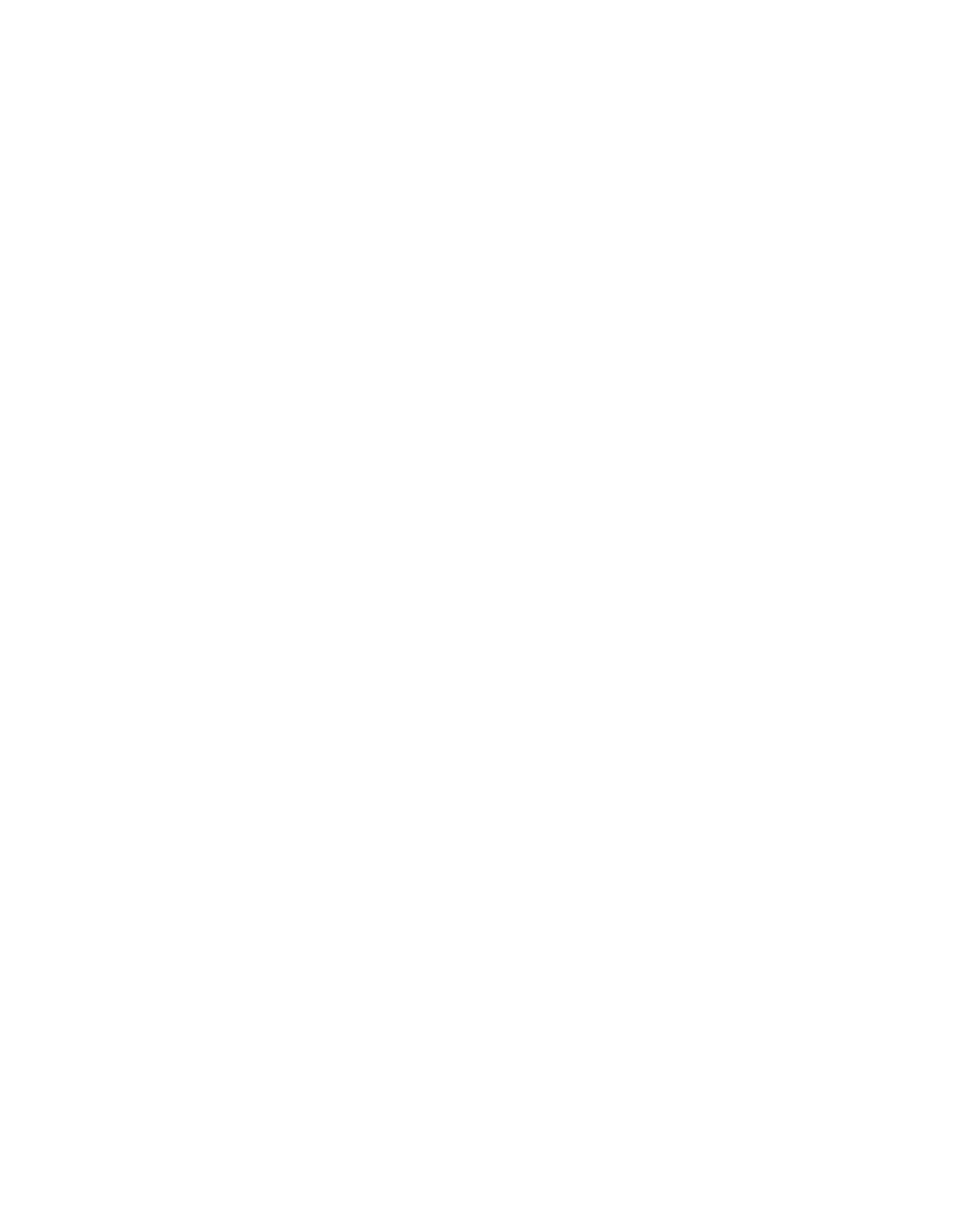## **Transition Information Fact Sheets**

#### **Table of Contents**

#### **GETTING STARTED**

- $\Box$  1. Developing a Vision
- **12. Person-Centered Planning**
- **J** 3. Letter of Intent
- $\Box$  4. Transition Timeline
- □ 5. Student's Role in Transition
- $\square$  6. Family's Role in Transition
- $\square$  7. Tips for Maximizing the Educational Process

#### **TRANSITION ESSENTIALS**

- □ 8. Federal and Massachusetts Laws on Transition
- **J** 9. Chapter 688/Turning 22
- **10. DDS Adult Eligibility**
- $\Box$  11. Supports for Adults with Autism Spectrum Disorder
- □ 12. MASSCAP and Prioritization
- **13. Supports Intensity Scale (SIS)**
- $\Box$  14. Adult Services
- □ 15. Participant-Directed Supports Program
- □ 16. Agency With Choice Program: Co-Directed Supports
- **J17. Employment First Initiative**
- $\square$  18. Transportation
- **19. Family Support, Recreation, and Friendships**
- **J** 20. State Agency Resources
- $\square$  21. Residential Alternatives
- □ 22. DDS Home and Community-Based Waiver Overview

#### **OTHER RESOURCES & CONSIDERATIONS**

- □ 23. Age of Majority, Guardianship, and Alternatives
- □ 24. MassHealth Benefits
- □ 25. SSI Benefits
- **726. Special Needs Trusts**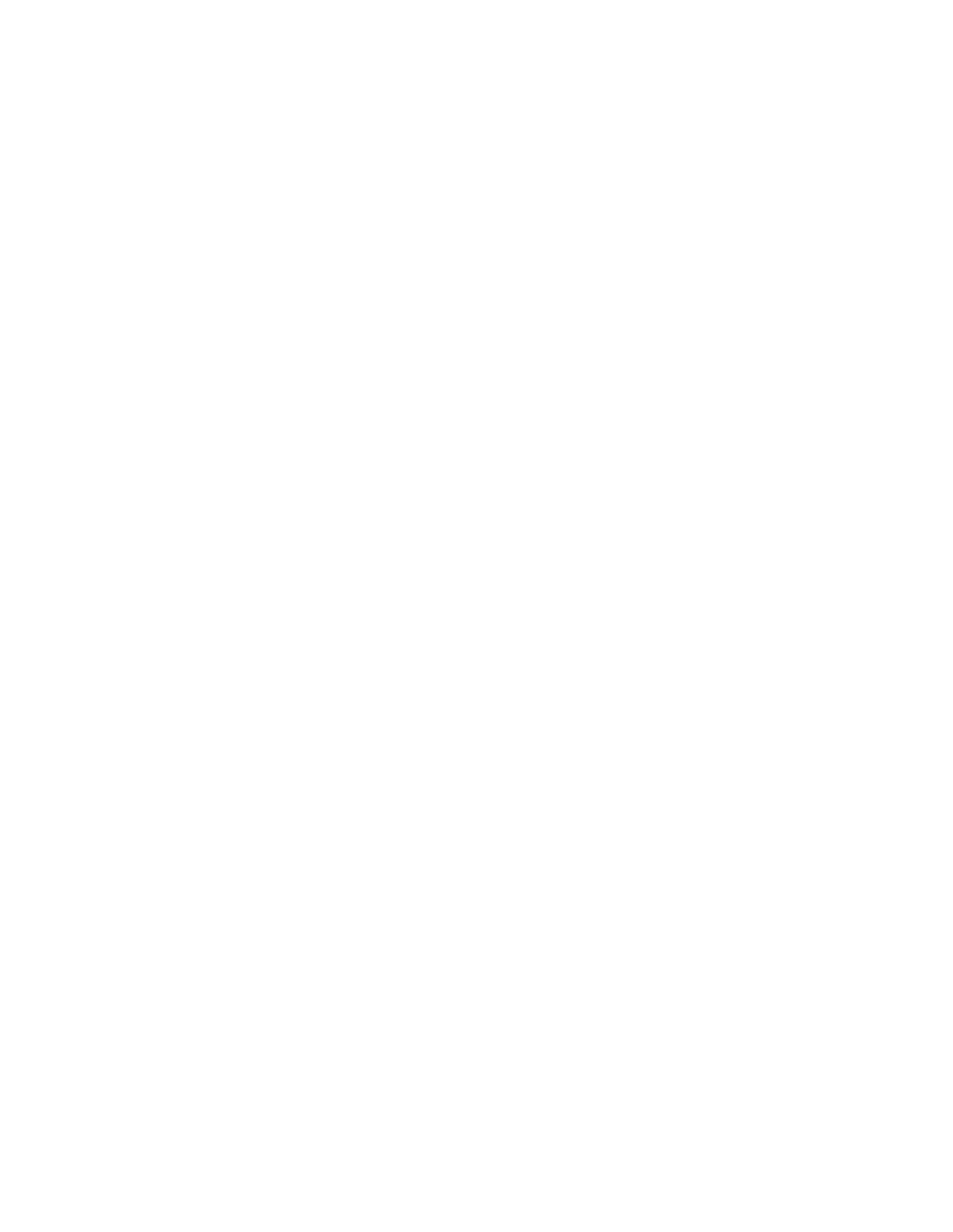## **Developing a Vision**

A "Vision" for a young person's future after high school is based on that person's interests, aspirations and dreams. It is helpful to start thinking and developing a realistic Vision for the future during the teen years. Parents, siblings, teachers, friends, and other interested parties can help and support the young person to develop a Vision.

It is important that goals, objectives, and strategies developed on the Individualized Education Program (IEP) during later school years support the Vision. The Vision is a starting point and can be revised over time.

#### **Things to consider when developing a vision**

*List the person's strengths, interests, and accomplishments.*

#### **COMMUNICATION**

- » What is the person's communication style?
- » How does the person respond in social, familiar, and unfamiliar situations?
- » Does the person use technology or an assistive device to communicate?
- » How does the person respond to changes in routine?

#### **HOME**

- » Where will the person live?
- » With family, in shared living, with a housemate, in a house or apartment?
- » What would be the ideal living arrangement?
- » Would an urban, suburban, or rural setting be preferred?
- » Should the environment be lively, quiet, or predictable?
- » What supports are needed and what resources are available?
- » Does the person use or need any equipment to be successful?
- » Do medical factors play an important role?

#### **DAY**

- » What does the person want to do after graduation?
- » Where does the person want to work?
- » What work schedule is possible?
- » What would an ideal day look like?

#### **COMMUNITY**

- » What does the person like to do for fun?
- » Where, with whom, and how often will the person go to restaurants, hairdresser/barber, grocery store, library, clubs, parks, museums, etc.?
- » What does the person do on weekends and other periods of free time?
- » What opportunities are there to connect with the community through volunteering, clubs, gyms, and other local activities?

#### **TRANSPORTATION**

- » How will the person get from place to place?
- » Can the person walk, take the bus or public transportation, use ADA transportation, ride with family or friends?

#### **RELATIONSHIPS**

- » Who are the person's friends?
- » What relationships could be strengthened?
- » Where will the person socialize and meet new people?

These are just a few questions to get started. The Vision will be developed over time as more questions about the future are asked and answered. When beginning to implement the Vision, the team should consider personal resources and networks, community opportunities, and public benefits in order to bring the Vision to life.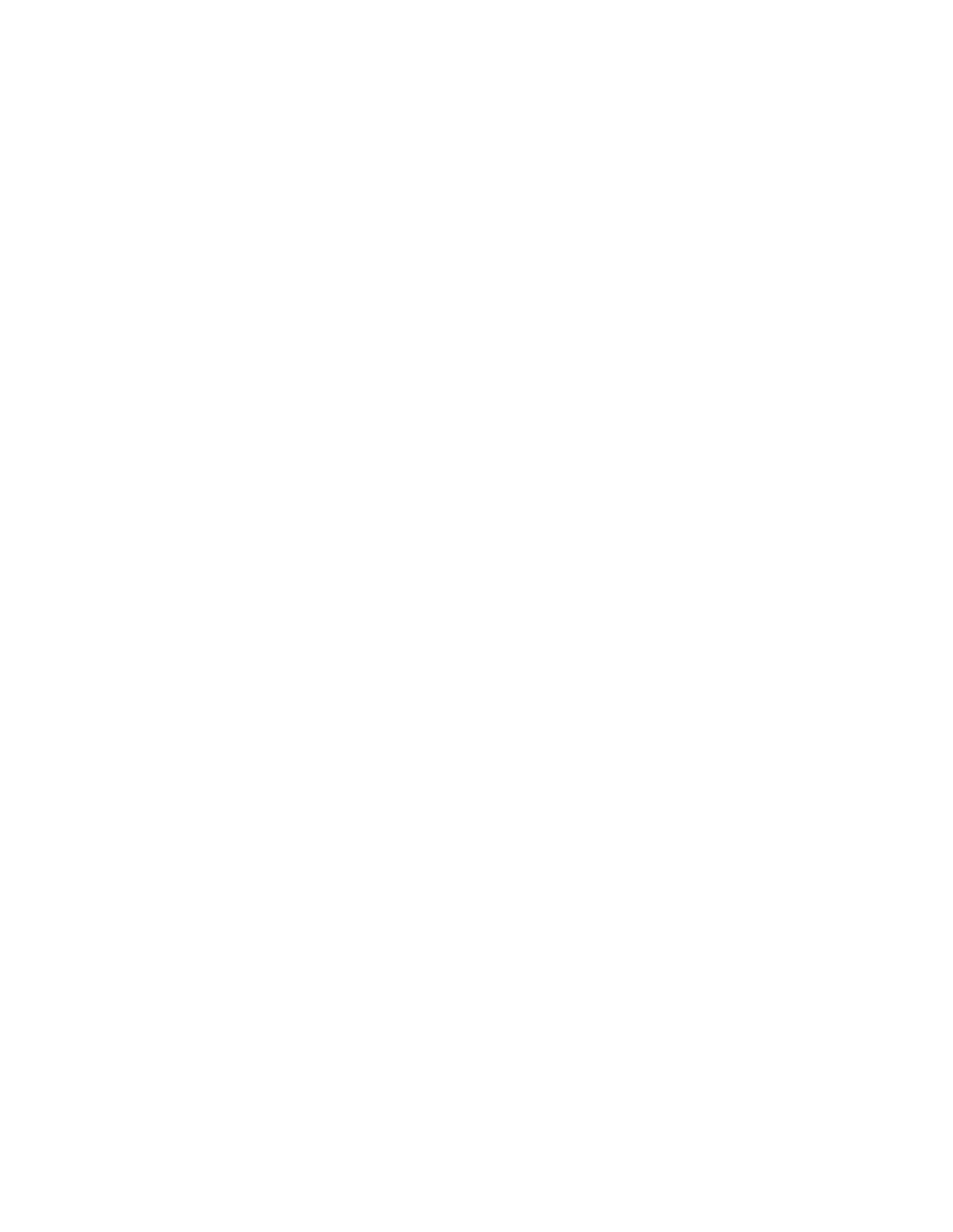## **Person-Centered Planning**

#### **What is Person-Centered Planning?**

Person-Centered Planning (PCP) is a process used to help people with disabilities create a vision and a plan for the future based upon the person's unique interests, hopes and dreams. A Person-Centered Plan is best done prior to transition, as it can help to develop the transition plan, but can be done at any time in a person's life.

A PCP team must include the person and may also include parents/family members, teachers, peers, caregivers, and community members. Participants must be committed to taking action to make sure that the strategies and outcomes discussed in planning meetings are implemented. A trained PCP facilitator is typically identified to facilitate the process.

This team meets regularly to identify opportunities for the person to develop relationships, participate in the community, increase decision making, and develop the skills and abilities needed to achieve these goals.

#### **THE FIRST STEP IN THE PLANNING PROCESS: THE PERSONAL PROFILE**

- 1. Develop a history or personal life story of the person. Things such as background, critical events, medical issues, major developments, important relationships, etc., may be shared.
- 2. Describe the quality of the person's life, considering community participation, community presence, choices/rights, respect, and competence.
- 3. Preferences of the person. Things the person enjoys doing, as well as things they do not like at all.

The personal profile is best discussed prior to the PCP meeting so the participants have time to reflect on what is shared. The meeting may use graphic symbols in place of words to help stimulate creativity and encourage participation across all areas of life.

#### **THE NEXT STEP: THE PLANNING MEETING**

- 1. Identify a PCP facilitator and the "person-centered" team members.
- 2. Review the personal profile. Give the group the chance to make additional comments and observations.
- 3. Identify ongoing events that are likely to affect the person's life.
- 4. Share visions for the future. Through brainstorming, participants are challenged to imagine ways to increase opportunities.
- 5. Identify obstacles and opportunities. Identify things that can make the vision a reality.
- 6. Identify strategies. Outline action steps for implementing the visions.
- 7. Identify action steps that can be completed within a short time and who is responsible.
- 8. Identify the services the person would benefit from.

#### **FOR A PLAN TO BE SUCCESSFUL, IT IS BEST IF:**

- » People have a clear and shared appreciation of the talents and capacities of the person.
- » People have a common understanding of what the person wants.
- » The group agrees to meet regularly to review activities.
- » The group includes a strong advocate or family member, ensuring that the interests of the person are being met.
- » The group includes a person committed to making connections to the local community.
- » Multiple team members assume responsibility for specific tasks.

#### **Additional resources: www.pacer.org/tatra/resources/personal.asp**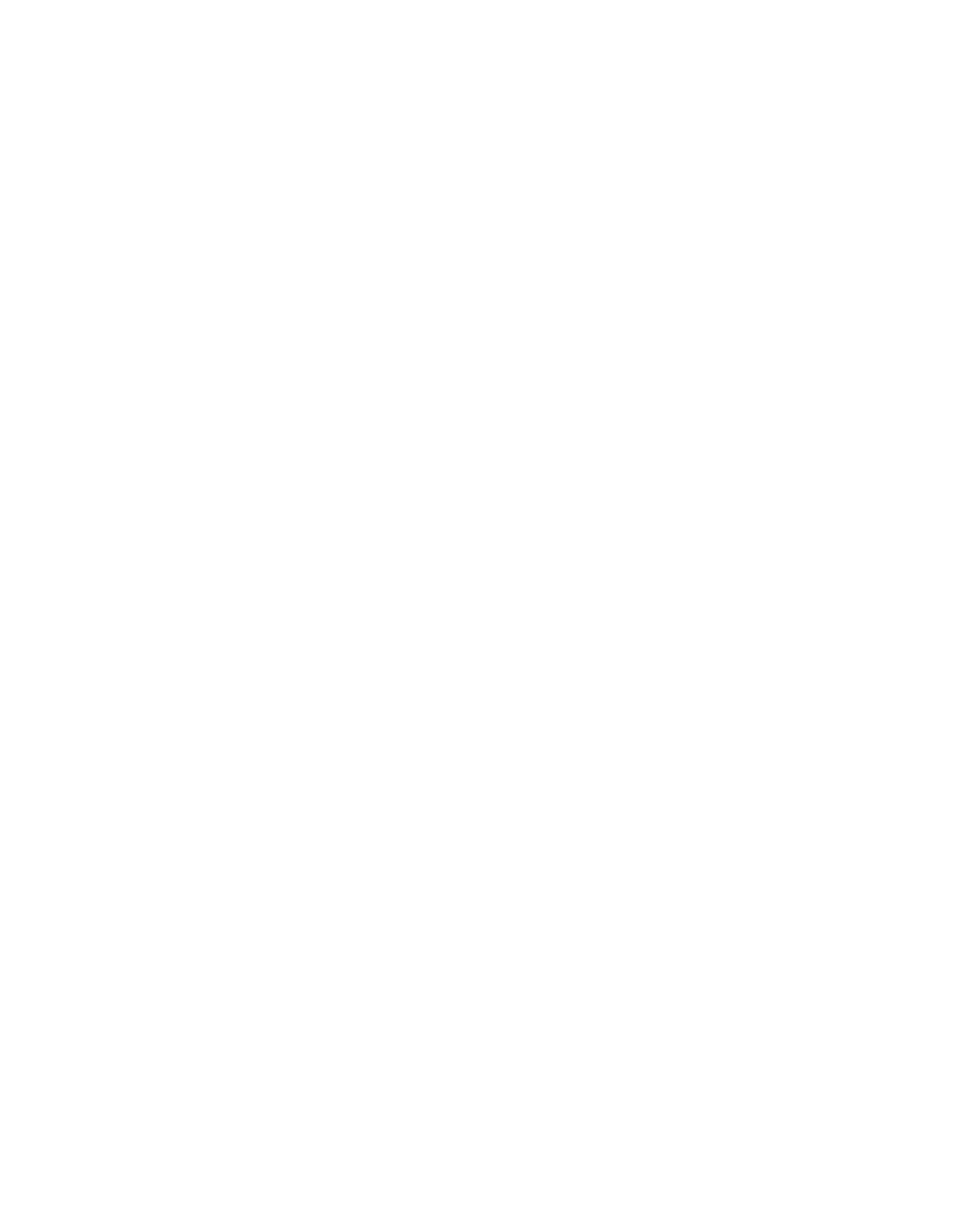## TRANSITION INFORMATION EVERY FAMILY SHOULD KNOW **Letter of Intent**

A letter of intent (LOI) is an optional, written document that families create to provide details about a person's life: past, present and future. It is not a legal document, but provides invaluable written guidance to those who will most likely provide care, support, and/or oversight for the person in the future.

A letter of intent and/or a person-centered plan are your family's personal plan for your loved one with intellectual/developmental disabilities. The PCP and LOI help those who support the person to be on the same page when planning and coordinating the person's supports.

*Development of the LOI should include the person as much as possible, and reflect that person's unique preferences and needs in every aspect of life. It should include:*

#### **Summary and Vision:**

A brief summary of the person's life to date and general thoughts, hopes, and dreams.

#### **Family History:**

Provide information on birthdays, locations, and other important history for family members. Include favorite stories, memories, and feelings about the person.

#### **Daily Routines:**

Include typical daily routines, favorite foods, music, activities, and events or tasks. Share details about abilities to assist with tasks such as doing the dishes, making the bed, grocery shopping, etc. It is equally important to include strong dislikes or other "non-negotiables."

#### **Medical/Health Care:**

Share a medical history/health care plan, current/preferred doctors, therapists, hospitals, and frequency and purpose of medical and therapy appointments. List current medications, including how and why they are taken. Describe all medications that have not worked or have caused adverse reactions.

#### **Benefits, Financial & Legal:**

Include benefits the person receives or is wait-listed for, including Medicaid, Medicare, SSI/SSDI, Supplemental Nutrition Assistance Program (food stamps), housing assistance, and banking or special needs trusts. Include contact information, identification numbers, renewal processes, and dates.

#### **Employment:**

Describe types of work and environments the person may enjoy, such as supported employment, volunteer opportunities, or a day program. List any companies that may be of specific interest to the person.

#### **Residential Environment:**

Describe the person's living arrangements now and what might be the best future alternative. Consider level of supervision, location, male/female housemates or roommates, etc.

#### **Social Environment:**

Describe social activities the person enjoys, such as sports, dances, movies, friendships, relationships, community experiences, vacations, and modes of transportation. Indicate spending money and any limitations or support that is needed.

#### **Spirituality/Religious Environment:**

Specify the person's beliefs, customs, and place of worship. Identify religious leaders who may be familiar with the person, and indicate whether religious participation is of interest and important to the person.

#### **Behavior Management:**

Describe current behavior management: what works and what doesn't.

#### **Final Arrangements:**

Share any planned services such as a funeral, cremation or burial, or customs.

#### *There are numerous sample LOI formats available. Here are two examples:*

- » http://theemarc.org/footprints-for-the-future-184.html
- » http://midmoelderlaw.com/forms/LetterofIntent.pdf

*Remember, this is the beginning of a process that continues throughout a lifetime.*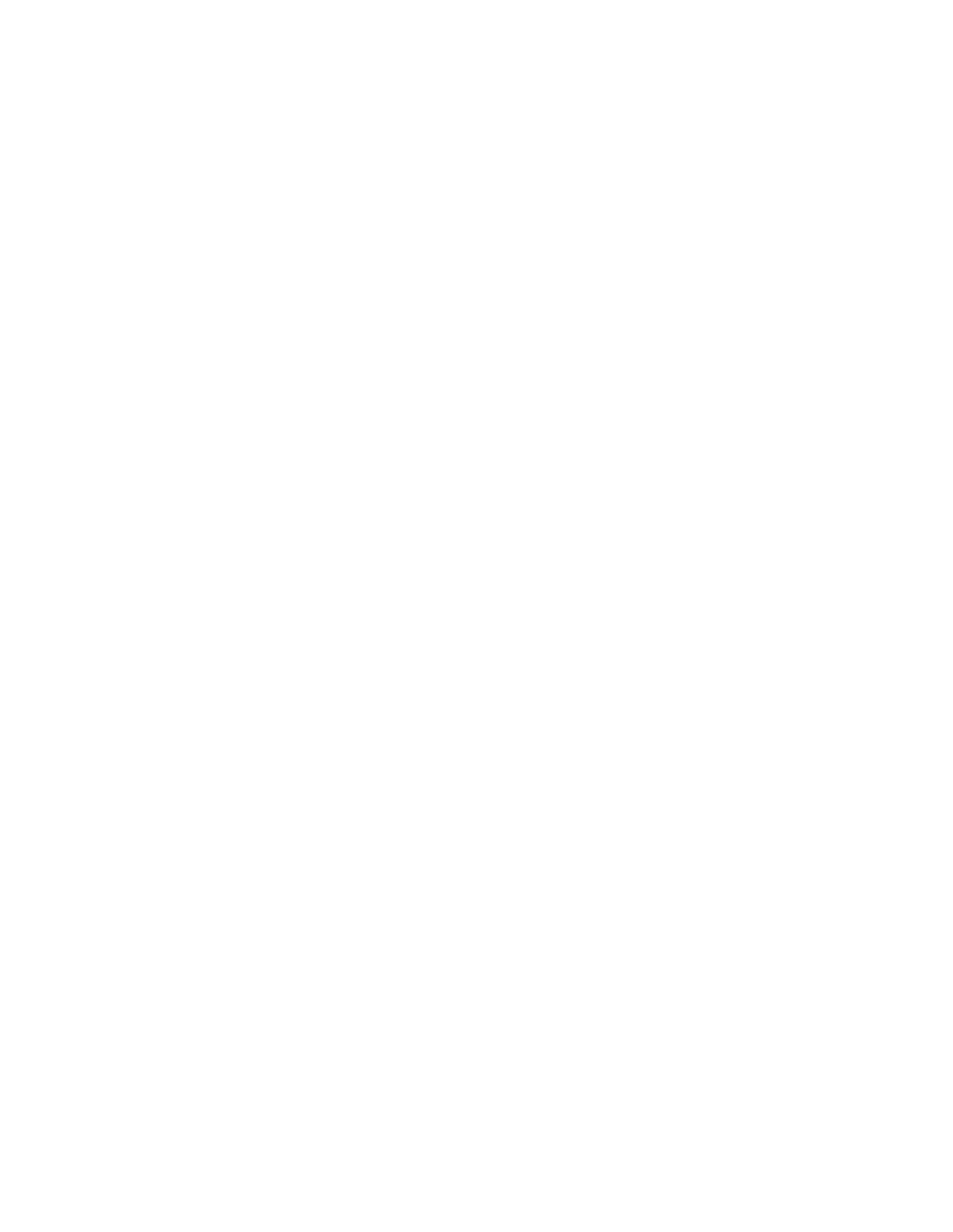

MASSACHUSETTS DEPARTMENT OF DEVELOPMENTAL SERVICES MASSACHUSETTS DEPARTMENT OF DEVELOPMENTAL SERVICES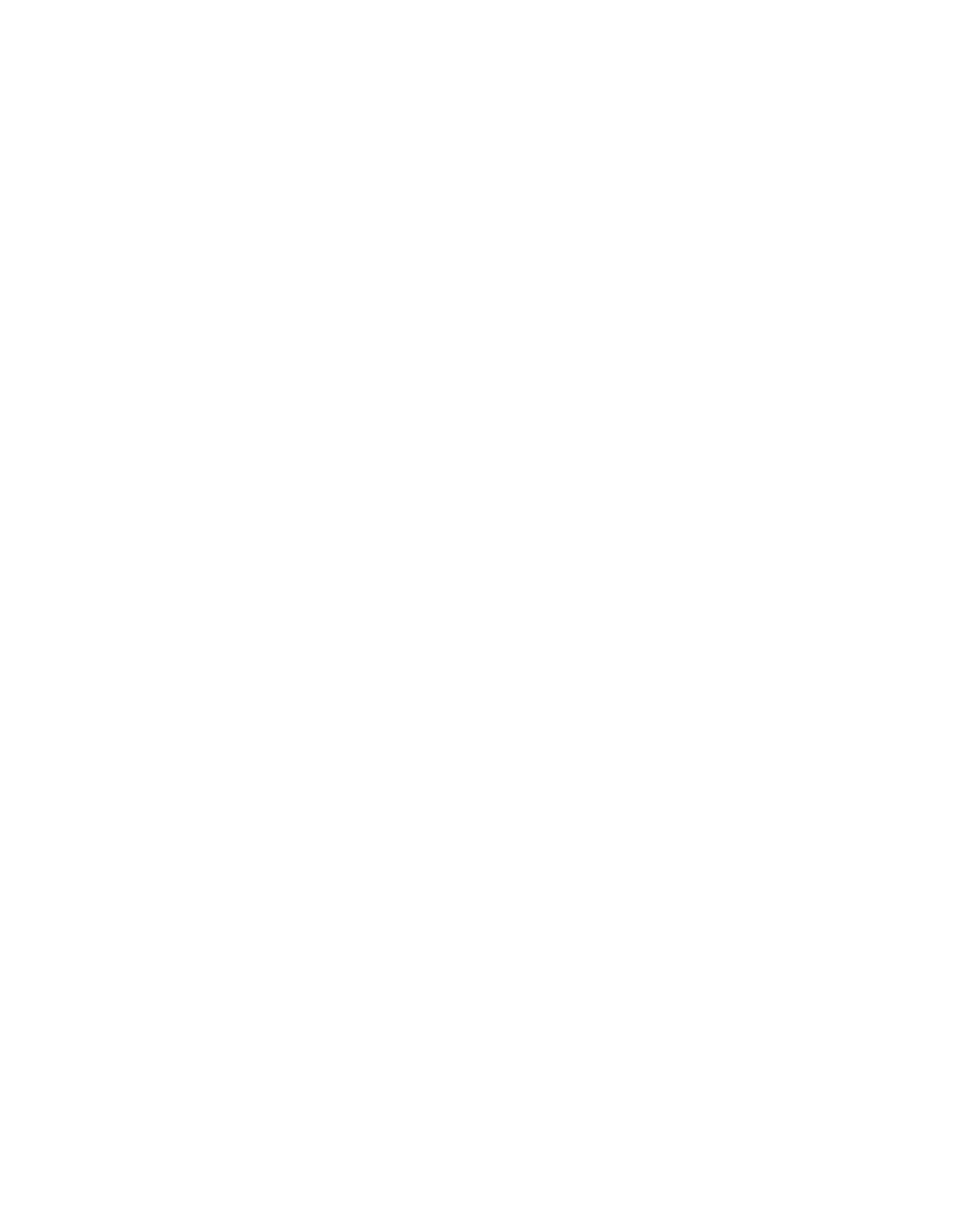## TRANSITION INFORMATION EVERY FAMILY SHOULD KNOW **Student's Role in Transition**

In Massachusetts, transition begins at age 14. This is a natural time in the life of a student when the focus is on planning for the future.

For all students, but especially for those with more significant disabilities, support often comes from the family, advocates, and school personnel. This fact sheet addresses the student's role, but is intended to acknowledge the additional support provided by other individuals to assist in the transition process.

The suggestions below fall into three different environments: education, home, and community. There is some overlapping, as many skills can be taught in multiple settings and by multiple individuals.

#### **Education**

- » Learn your personal learning style (how you learn best and what accommodations you will need).
- » Become aware of options for further education through your guidance counselor/special ed teacher (or workplace coordinator).
- » Identify course requirements for middle school, high school, and post-high-school programs.
- » Complete interest and career inventories/ assessments.
- » Begin career exploration, including visiting employment sites.
- » Understand the purpose of your Individualized Education Program (IEP) and Transition Planning Form (TPF), and assist in the development of both.
- » Take part in informational interviews or job shadowing.
- » Learn to use public transportation.
- » Join a club or organization in your school or community.
- » Be able to explain your abilities and disabilities and any accommodations you might need.
- » Learn and practice how to make informed decisions.
- » Participate in self-advocacy training.
- » Find out about your educational rights.
- » Start financial planning, budgets, money management.
- » Learn about acceptable intimate/sexual behavior. Talk with people you trust.
- » Explore technology to enhance learning.

#### **Community**

- » Get a Social Security card.
- » Make friends and establish relationships.
- » Learn public transportation and alternatives such as reduced rates.
- » Learn to make clear to others your interests, wishes, and needs.
	- » Volunteer in community.
	- » For males, register for selective service at age 18.
	- » Register to vote at age 18.
	- » Visit work sites to learn about jobs.
	- » Participate in community activities.
	- » Join community offerings like a church, club, coffee house, etc.

#### **Home**

- » Learn to act and dress for a variety of social situations.
- » Start financial planning, budgets, money management.
- » Learn to order and dine in restaurants.
- » Learn how to plan recreation and leisure activities, where, when, cost of transportation.
- » Learn to schedule medical and dental appointments.
- » Learn the names and purposes of the medications you take.
- » Learn to recognize an emergency and how to use 911 for assistance.
- » Begin learning skills you'll need for independent living.
- » Learn to use public transportation.
- » Explore technology to enhance learning.
- » Get an ID card and learn when and how to give out personal information.
- » Establish exercise routines.
- » Develop personal care skills, including hygiene, knowledge of health needs, private and public behavior.
- » Learn about acceptable intimate/sexual behavior. Talk with people you trust.
- » Develop housekeeping and cooking skills by participating in chores at home.
- » Learn responsible use of social media.
- » Familiarize yourself with the local bank and learn to perform banking operations.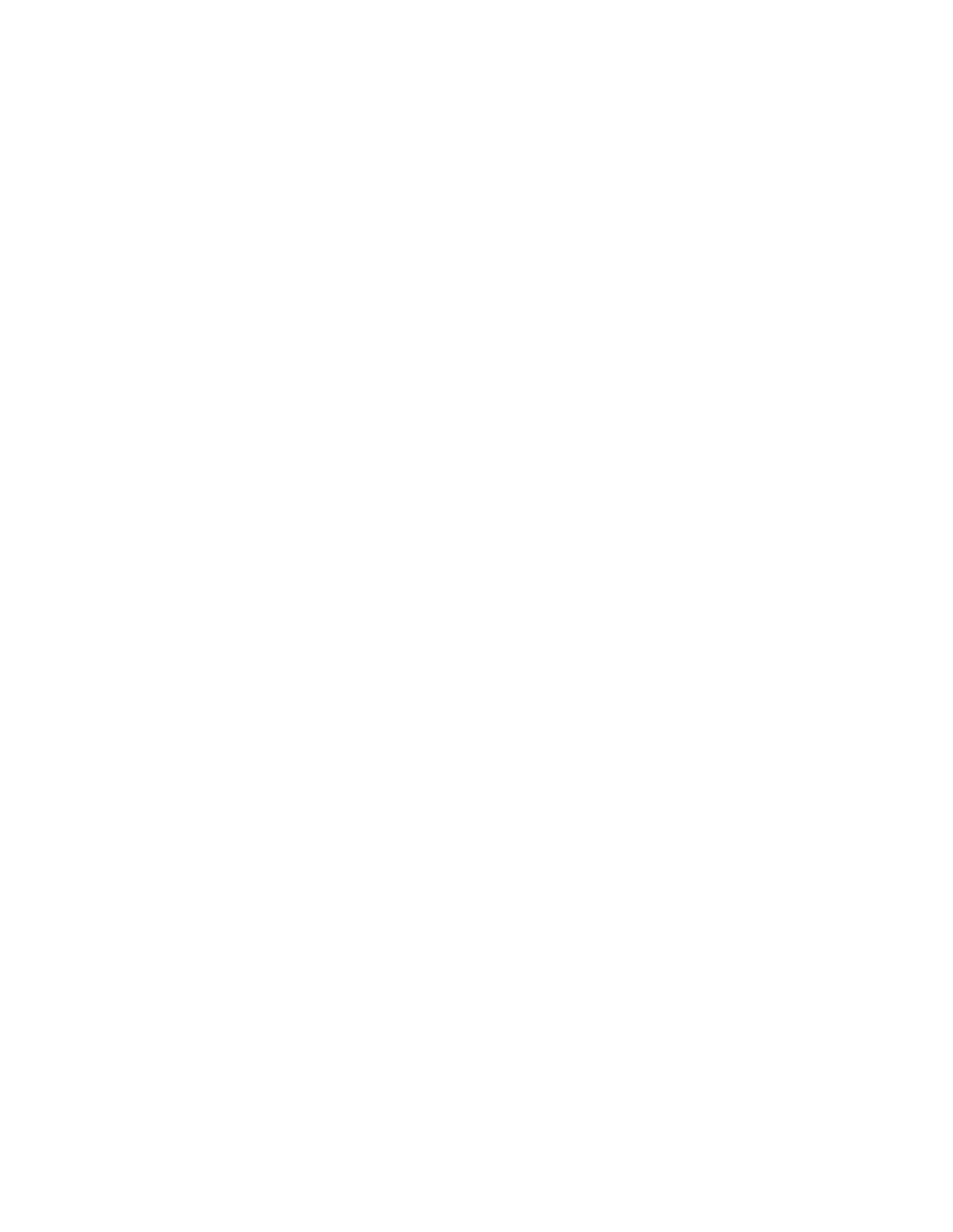## **Family's Role in Transition**

In Massachusetts, transition begins at age 14 and continues until a student leaves the school system for the adult world. It is an ongoing process.

The role of the family in the transition process is essential. Parents and guardians are the providers of information to schools and agencies; they know their children better than anyone else. Parents play a major role on the Individualized Education Program (IEP) team in helping to develop a vision for their child's future. They help to develop post-secondary goals and objectives that will enable their children to become as independent as possible before leaving school. They teach, model and guide their children to adulthood, and assist them in becoming part of their communities.

The suggestions below fall into three different environments: educational, home, and community. The purpose is to enable families to understand the scope of transition.

#### **Educational**

- » Transition begins at age 14. Participate in creating the Transition Planning Form with the school.
- » Develop a partnership with the school system, and actively participate on the IEP team.
- » Help your child develop advocacy skills to participate in his/her IEP.
- » Become familiar with federal and state laws about transition.
- » Schedule interest inventories and vocational assessments.
- » Identify IEP goals that will capture interests, vocational opportunities, post-secondary education, and independent living skills across settings.
- » Understand the Chapter 688 process and eligibility for adult service agencies.
- » Make sure your child has volunteer experience, internships, and real work experience.
- » Maximize independence by fading supports.

#### **Home**

- » Learn about person-centered planning.
- » Focus on self-determination skills: choice making, decision making, problem solving, goal setting, selfmanagement.
- » Encourage independence in all areas of life, including self-care activities, money management, and travel in the community.
- » Talk about the value of work, and teach behaviors that develop employment potential.
- » Assist in good grooming skills, and emphasize the importance of physical activity.
- » Help children think about and envision their future.
- » Assist your child in understanding his/her disability and medical needs.
- » Investigate requirements for SSI, MassHealth, and other government benefits.
- » Plan for future needs and assets, including personal finances, wills, and trusts.

#### **Community**

- » Share your vision for your child's future.
- » Network with other families, community groups, and advocacy groups.
- » Attend transition-related workshops, fairs, and conferences.
- » Provide opportunities for your children to see people at work in different settings.
- » Identify the human service and provider agencies and understand the work that they do.
- » Encourage relationships and nurture friendships.
- » Use Family Support Centers and understand the work that they do.
- » Explore volunteering and connections to community activities.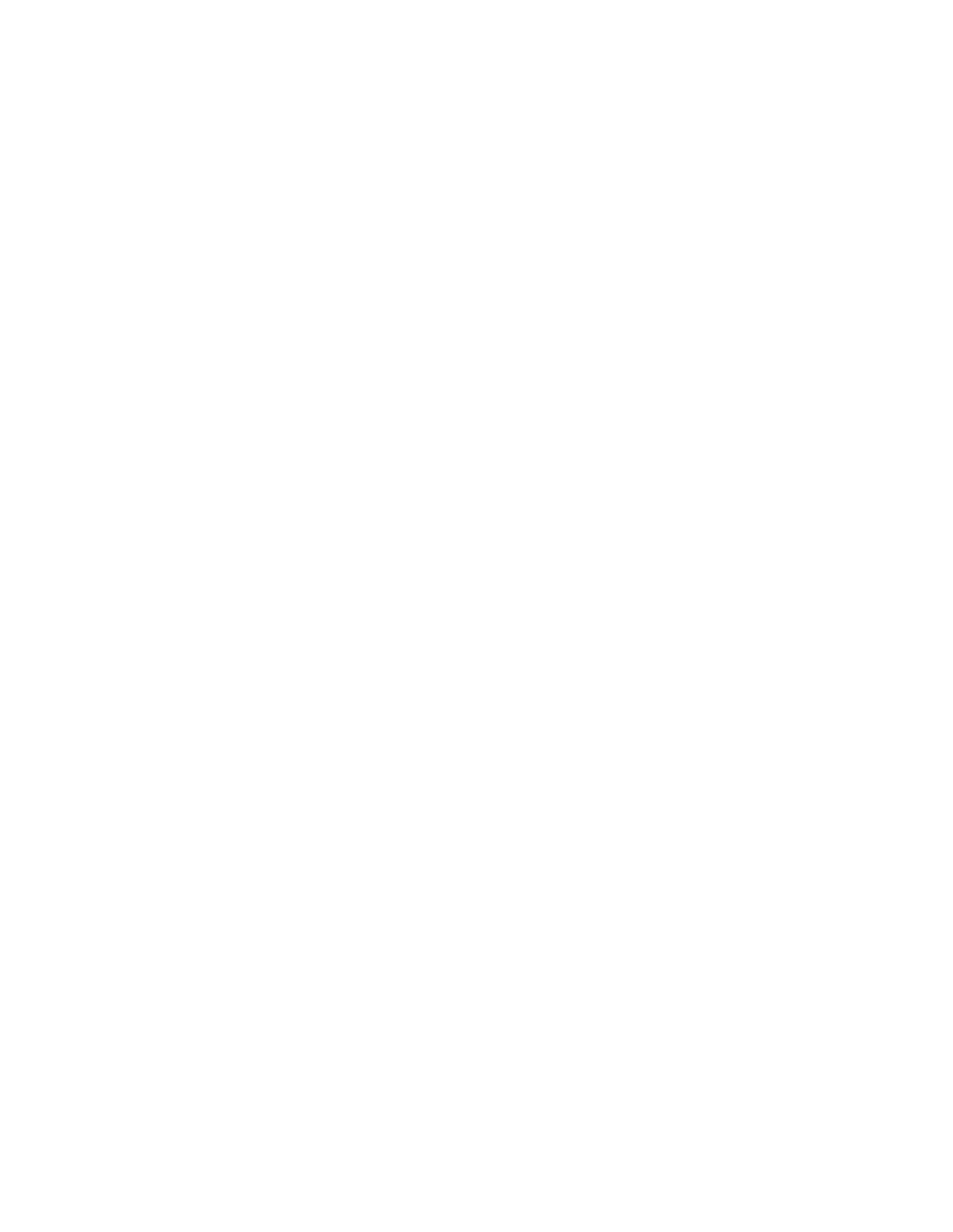## **Tips for Maximizing the Educational Process**

#### **Transition Process**

- » Special education is an entitlement until age 22.
- » Transition begins at age 14 in Massachusetts, or earlier if determined by the Individualized Education Program (IEP) team.
- » It's important to learn the young person's rights and responsibilities from federal and state laws around transition.
- » The years between 18 and 22 should focus on a broad range of functional life skills across all settings, such as work, social, community safety, and travel training.
- » The age of majority in Massachusetts is 18.
- » Be sure your child's school submits a 688 referral at least two years before he or she leaves school.

#### **Family Role**

- » Parents and guardians are essential and active members of the IEP planning team.
- » Share as much information as possible about your child with the IEP team.
- » Build a positive relationship with your child's teacher and IEP team.
- » Think about ways your child can participate in the development of his/her IEP in a meaningful way.
- » Request that written assessments and evaluations be provided at least two days prior to the IEP meeting in order to prepare.
- » Get to know your child's Department of Developmental Services (DDS) coordinator, and communicate about individual and educational changes and developments.
- » Learn about and access the range of programs, services, supports, and accommodations available for young people with disabilities.
- » Attend parent workshops on transition.
- » Apply for SSI/MassHealth when your child is 18 years old.
- » Consider assisting your child to apply for Section 8 and other subsidized housing programs.

#### **School Role**

- » The Transition Planning Form (TPF) is not a legal document and is separate from the IEP.
- » The Vision, Goals, and Objectives should reflect your child's life at age 22 or when he or she leaves school. They should cover educational, vocational, and community experiences, independent living skills, and social skills.
- » The Post-Secondary Vision, Goals, and Objectives must be transferred from the TPF to the IEP for implementation.
- » Make sure the emphasis on the IEP is on post-school goals that will make the biggest difference in the child's life.
- » Interest surveys and vocational assessments should be done regularly by school personnel starting from age 14 to determine strengths, interests, and preferences.
- » Parents/guardians may request that evaluations and assessments be done by an independent evaluator.
- » No later than 30 days after receipt of an IEP, a parent can reject part of or the entire IEP.
- » Make sure travel training is addressed while the child in still in school.
- » Discuss shared and delegated decision-making authority with the child, and document this in the IEP.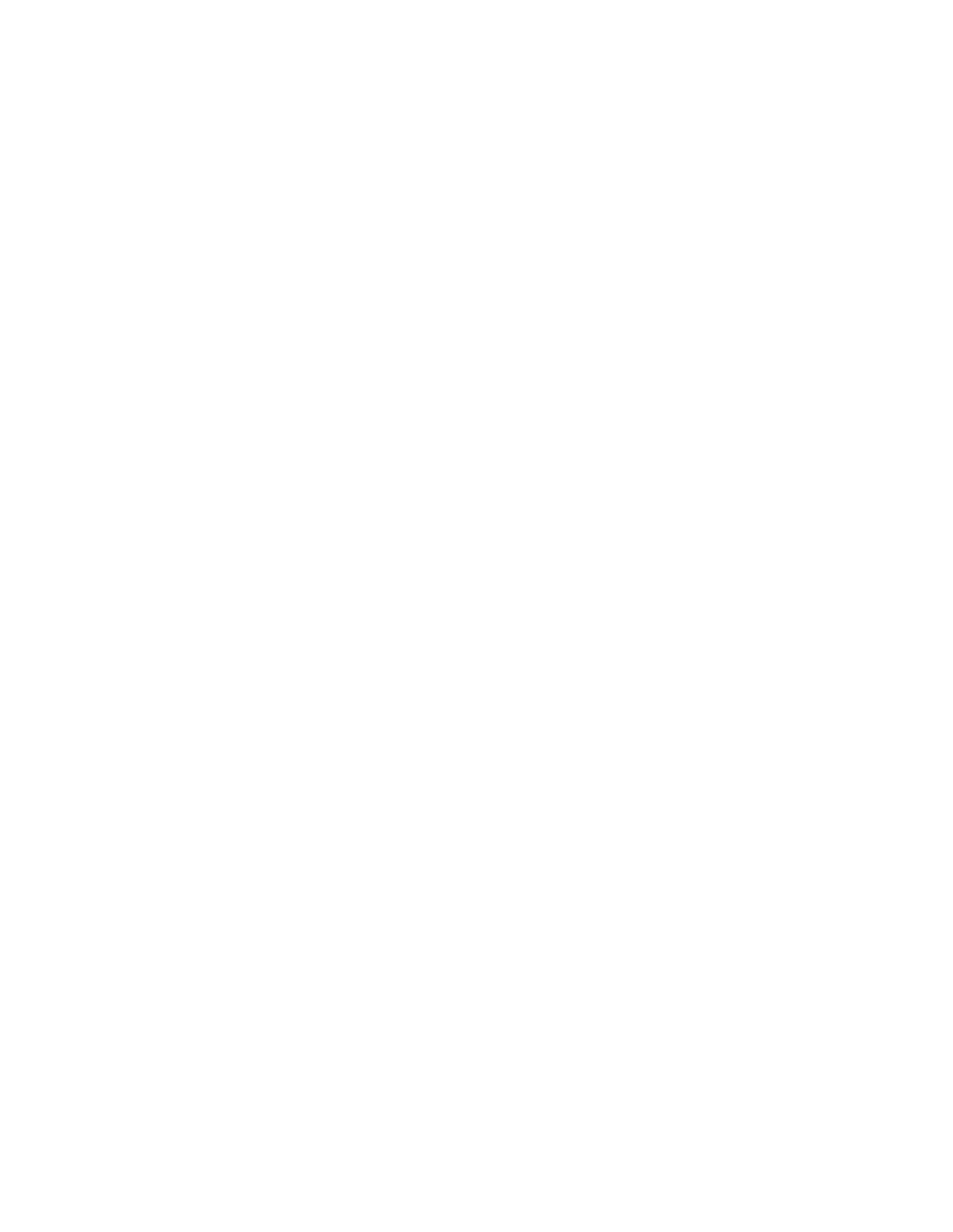### **Federal and Massachusetts Laws on Transition**

#### **Federal Law: Individuals with Disabilities Education Act (IDEA) – 2004**

The purpose of IDEA is to ensure that all children with disabilities have available to them a free appropriate public education (FAPE). FAPE emphasizes special education and related services designed to meet children's unique needs and prepare them for further education, employment, and independent living.

One specific component of IDEA is related to "Transition Services." This means a coordinated set of activities for a child with a disability that:

- *1. Are designed to be within a results-oriented process, that is focused on improving the academic and functional achievement of the child with a disability to facilitate the child's movement from school to post-school activities, including postsecondary education; vocational education; integrated employment (including supported employment); continuing and adult education; adult services; independent living or community participation;*
- *2. Are based on the individual child's needs, taking into account the child's strengths, preferences, and interests; and*
- *3. Include instruction, related services, community experiences, the development of employment and other post-school adult living objectives and, when appropriate, acquisition of daily living skills and functional vocational evaluation.*

#### **WHAT THIS LAW MEANS TO YOU**

Each Individualized Education Program (IEP) starting at age 16 must include:

- 1. At least one appropriate, measurable postsecondary goal based upon age-appropriate transition assessments in each of the following areas: training, education, employment, and, where appropriate, independent living skills; and
- 2. The transition services and school work needed to assist the child in reaching those goals.

#### **Massachusetts Law Chapter 285 of the Acts of 2008 (section 2 of c.71B)**

*Beginning at age 14 or sooner if determined appropriate by an individualized education program team, school-age children with disabilities shall be entitled to transition services and measurable postsecondary goals, as provided under the federal Individual with Disabilities Education Act. 20 USC sec. 1400.*

#### **WHAT THIS LAW MEANS TO YOU**

Although the federal law states that transition activities start at age 16, Massachusetts starts transition services at age 14.

#### **Massachusetts Law Chapter 688, "Turning 22" Law (Chapter 71b, Section 12c)**

*A disabled person who has been receiving special education shall be eligible, subject to appropriation, upon graduation from high school or upon attaining the age of twenty-two, whichever occurs first, to receive habilitative services. The education authority which is responsible for the education of a person with a disability shall, with the consent of such person or his parent or guardian, at least two years before such person attains the age of twenty-two or at least two years before such person's graduation, whichever first occurs, determine whether such person may need continuing habilitative services and notify the bureaus of transitional planning of the name an address of such person, the record of the special education services being provided to such person, and the expected ate of termination of such services.*

#### **WHAT THIS LAW MEANS TO YOU**

It is the responsibility of the local school system to make a Chapter 688 referral for adult services for each student needing continued services upon leaving special education. The referral must be made while the student is still in school and should be made at least two years in advance of graduation or turning 22.

A 688 referral is needed even if a student is already known to the Department of Developmental Services (DDS) and eligible for adult services. The school system can send the 688 referral directly to the adult service agency best suited to serve the individual as an adult.

If DDS is the designated agency, the referral can be sent directly to the Area Office that covers the referring school system. If the school system is unsure which agency would best serve the individual, the referral can be sent to the Bureau of Transitional Planning at the Executive Office of Health and Human Services for assistance.

Eligibility for Chapter 688 is broad and does not guarantee eligibility for DDS or any other specific adult human service agency.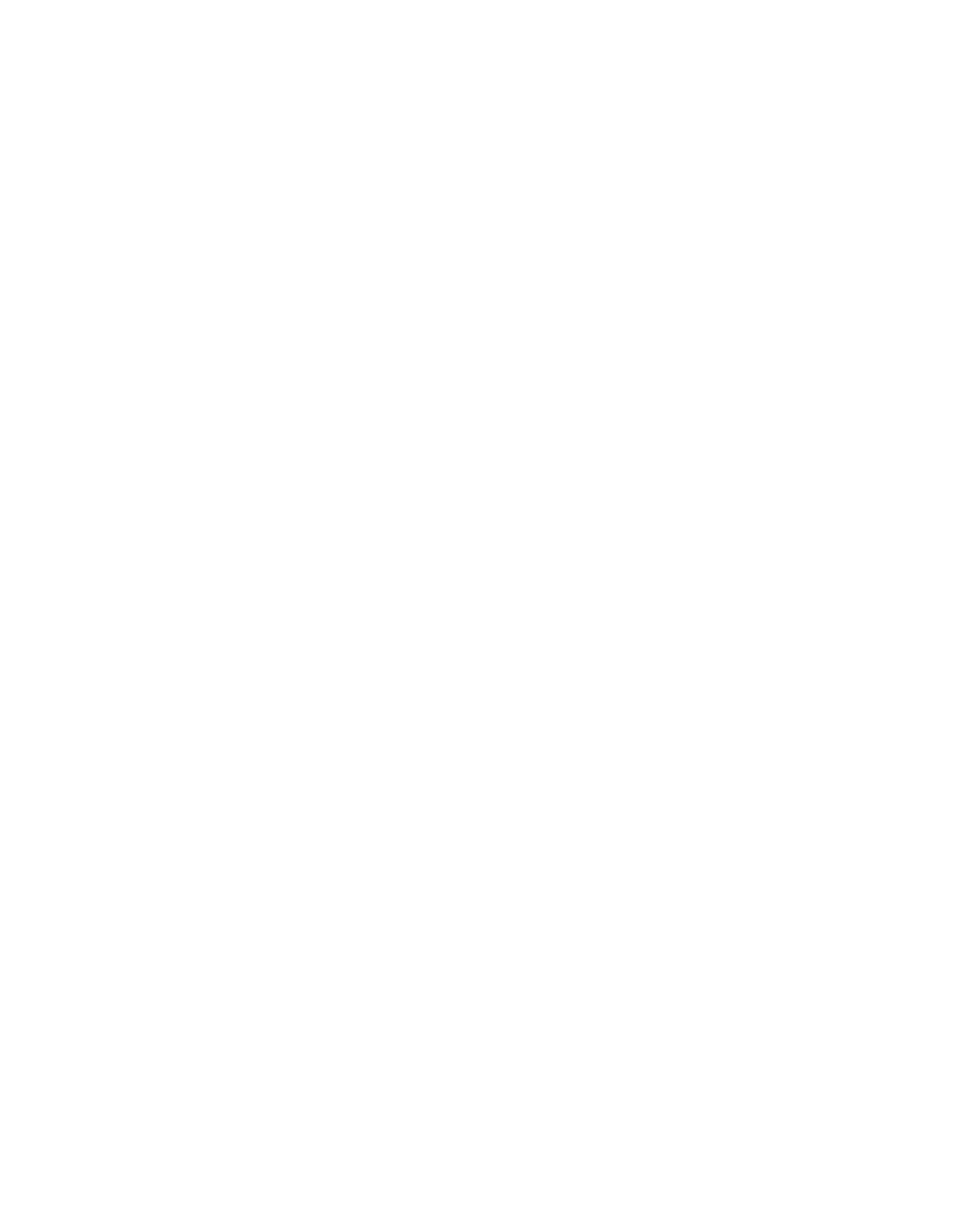## **Chapter 688 / Turning 22**

#### **WHAT is Chapter 688?**

Chapter 688 is a law enacted in 1983 to provide a two-year planning process for young adults with severe disabilities who will lose their entitlement to special education at the age of 22, or at the time of graduation from high school, whichever comes first. The law creates a single point of entry into the adult human service system.

#### **WHO is eligible for Chapter 688?**

To be eligible for Chapter 688 services, a person must:

- » Be receiving special education paid for by the Commonwealth of Massachusetts
- » Need continuing habilitative services at the time of turning 22 or graduating from special education, *and*
- » Be unable to work competitively (without specialized supports) for more than 20 hours per week at the time of leaving school.

#### **An individual is automatically eligible for Chapter 688 if receiving SSI, receiving SSDI, or registered with the Massachusetts Commission for the Blind.**

#### **HOW is a 688 referral made?**

- » Only the local school system, also known as the Local Education Authority or LEA, can make a 688 referral. The referral must be made while the student is still in school. The local school system typically decides which adult human service agency, referred to as the Transitional Agency, might best meet the student's needs as an adult, and sends the referral directly to that agency. If an individual is being referred to the Department of Developmental Services (DDS), the referral typically is sent directly to one of the DDS area offices.
- » If a student or parent believes that a 688 referral has not been made, they should contact the special education department at the school, or the director of special education services for the school system. Although there is only one Transitional Agency for each student, multiple adult agencies can plan and provide services.

#### **WHEN should a 688 referral be made?**

- » Chapter 688 requires the school system to make the 688 referral two years before a student graduates or turns 22, whichever is earlier. In order to facilitate the planning process, DDS prefers to have the 688 referral earlier than required by Chapter 688. DDS suggests that referrals be made at age 18 to coincide with DDS adult eligibility age requirements. Referrals that are made less than two years before graduation do not afford adequate planning time to assist a student in the most meaningful way possible.
- » Students or families who are concerned about the timing of a 688 referral should contact both the school system and the local DDS area office, if they feel DDS would likely become the Transitional Agency.

#### **IF a student is already known to DDS, is a 688 referral still necessary?**

» Yes. Even though some individuals with an intellectual disability receive DDS services as children, a 688 referral still should be made. The 688 referral starts the formal DDS transition planning process for the individual student.

#### **WHAT is the "SPED DATE" and why is it important?**

The special education date ("sped date") is the date on which a student is planning to leave special education and school. Typically, the sped date is either the student's expected date of graduation or 22nd birthday. The sped date is used in the 688 referral process as the reference date for planning. Students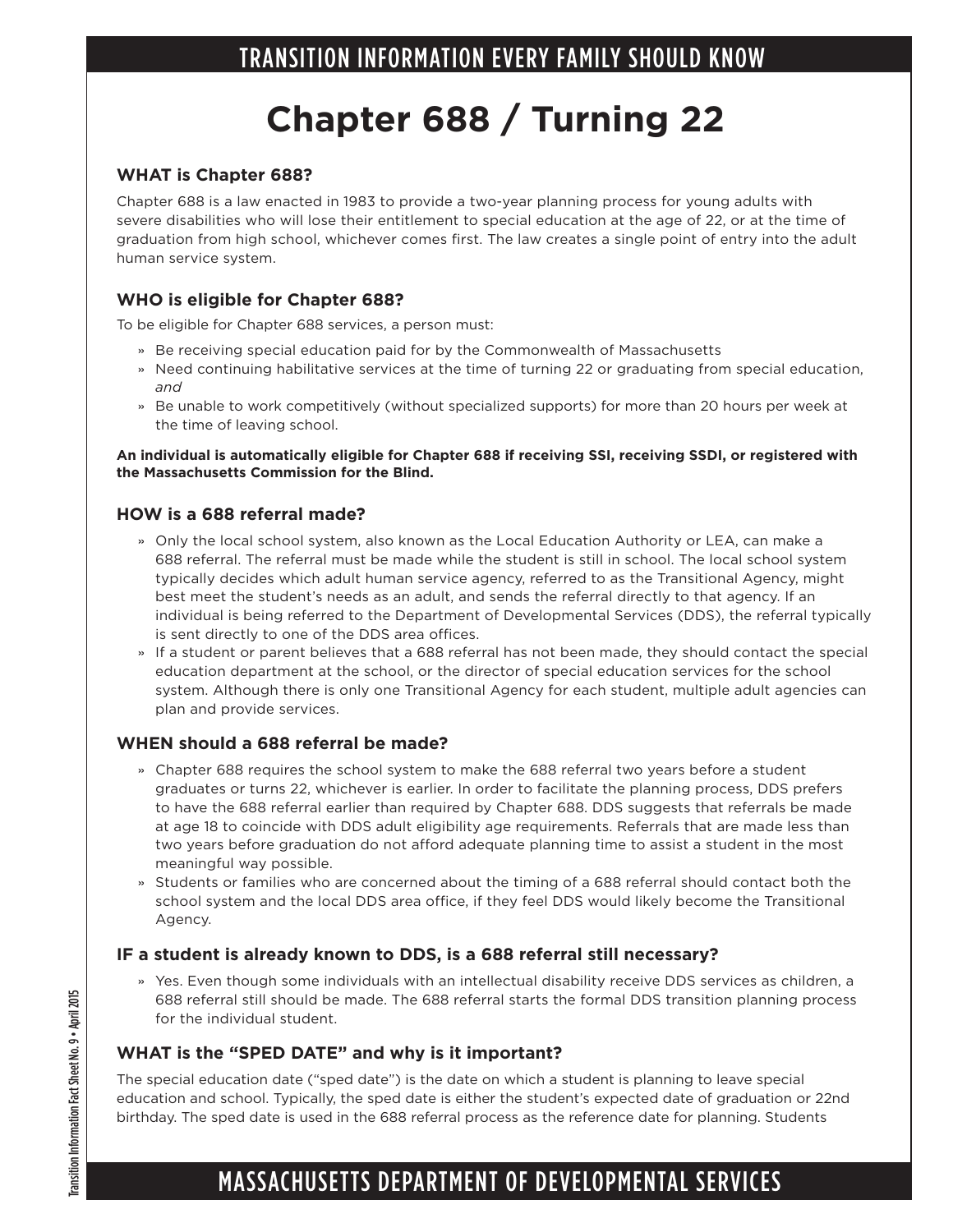leaving on short notice in advance of the sped date specified on the 688 referral may not have the benefit of adequate planning time to assist with a smooth, well-planned transition.

#### **WHAT happens if a student leaves school without a 688 referral?**

If a student leaves school without a 688 referral being made, he or she is not eligible for specialized planning through 688. The student can still apply to DDS or other state agencies serving adults at any time, as any citizen could.

#### **WHAT if a 688 referral is made to DDS and the person is found ineligible for DDS?**

When a 688 referral is made to DDS, DDS determines if the student is eligible for adult supports through the agency. If the person is eligible for 688 services but is not eligible for DDS services, DDS transfers the case to the appropriate state agency for 688 planning assistance.

The transition coordinator in the local DDS Area Office must send a complete package of material for the ineligible person to the DDS Central Office in order to complete the transfer. In addition to supporting material, a copy of the 688 referral and the DDS ineligibility letter are included in the transfer packet. The transfer will be completed by the Central Office and sent to the appropriate agency.

In order for a 688 referral to be transferred to another agency, there must be at least six months leadtime before the student leaves school.

#### **WHAT are the benefits of the 688 process for individuals eligible for DDS adult services?**

- » The 688 process ensures that the student is working with DDS before exiting school.
- » The 688 process specifies a referral timeline that allows for sufficient planning to support a smooth transition to adult supports.
- » The Individual Transition Plan (ITP) enables DDS to understand the student's needs and to begin programmatic and fiscal planning.
- » By specifying an individual's needs before exiting special education, the individual, family, and DDS can plan together.

#### **WHAT is the role of the DDS 688 transition coordinator?**

The 688 transition coordinator is a case manager who works at the local DDS Area Office. Once a student is determined DDS adult eligible, a transition service coordinator will be assigned.

The coordinator is the student and family's primary link to assistance from DDS during the transition process from special education to adult life. He or she visits the student's program and assists in identifying future community supports that are consistent with the individual's vision and ITP.

The 688 transition coordinator also chairs the ITP meeting and develops the written ITP which identifies future adult community support service needs for the student.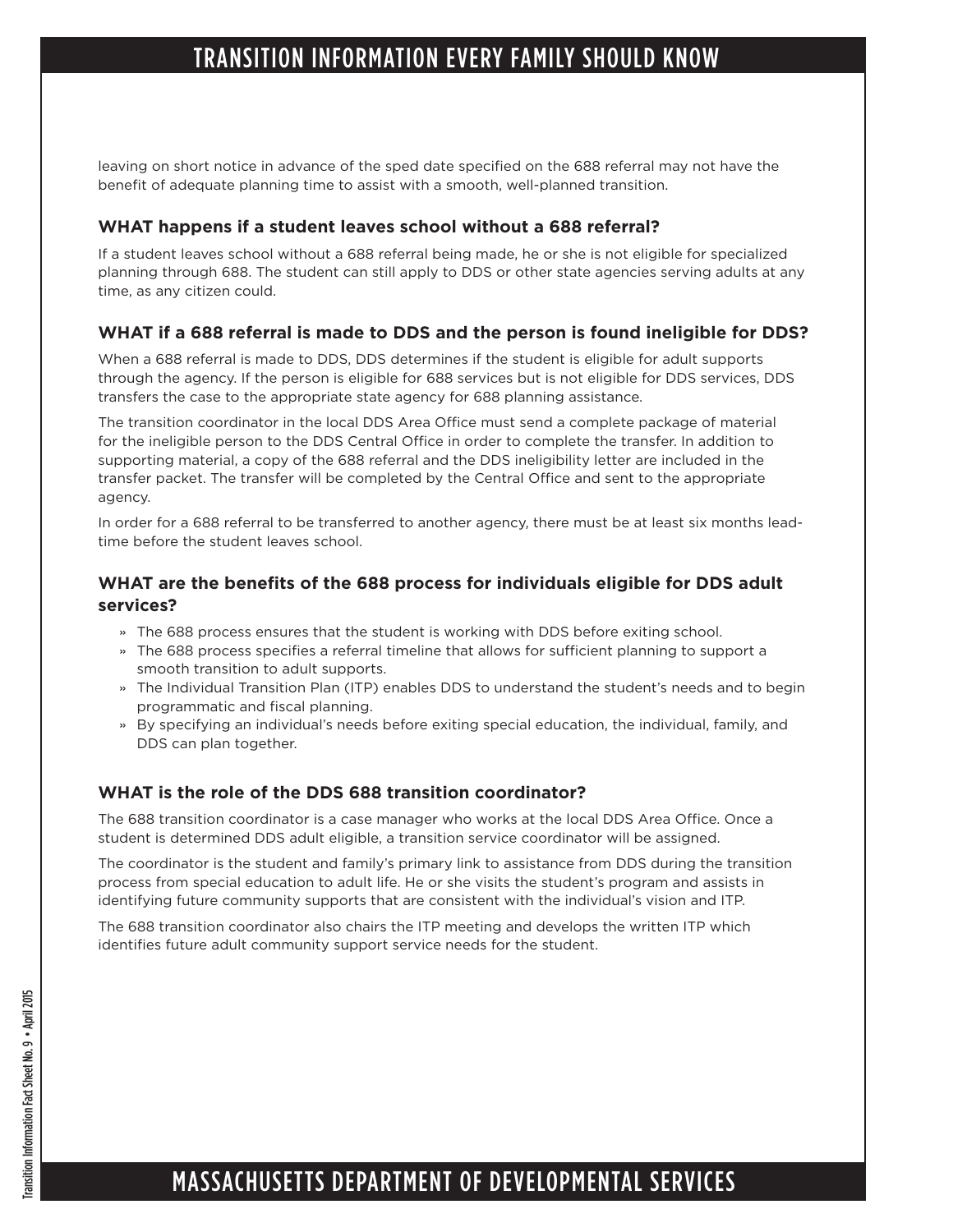## **DDS Adult Eligibility**

Individuals can be determined eligible for adult services through the Department of Developmental Services (DDS) if they have significant limitations in adaptive functioning and one or more of the following diagnoses:

- » Intellectual Disability
- » Autism Spectrum Disorder
- » Prader-Willi Syndrome
- » Smith-Magenis

In order to receive services at age 22 or later, adult eligibility must be completed, even if the individual has been determined eligible for children's services. It is best to begin the adult eligibility process around age 18 in order to provide maximum planning time for adult services. Adult services do not begin prior to age 22.

#### **When to Apply:**

Around age 18.

#### **Where to Get an Application:**

#### **ONLINE**

Go to www.mass.gov/dds.

Under "Related Links," click on:

- 1. Application for Eligibility
- 2. Application for Eligibility Forms
- 3. Application Form for Adult Eligibility

Download the form, complete it, and mail it to your regional office. Cities and town pages are included with the application to help you identify your regional office.

#### **BY PHONE**

- » Call your DDS regional office:
- » Central West Region: 413-284-5045
- » Metro Region: 781-314-7513
- » Northeast Region: 978-774-5000, ext. 850
- » Southeast Region: 508-866-5000

#### **IN PERSON**

» Visit any area office, family support center, or autism support center for assistance.

#### **Criteria for DDS Eligibility Based on Intellectual Disability**

- » Must live in Massachusetts
- » Must have a diagnosis of an intellectual disability (originates before 18)
- » Must have significant limitations in adaptive functioning

#### **What to submit for an application based on intellectual disability:**

- 1. All available intelligence/cognitive/psychological testing reports
- 2. Early Intervention Plans
- 3. IEP and related assessments
- 4. Adaptive Behavior Assessment System (ABAS) or Vineland II
- 5. Individual Family Support Plan
- 6. 504 Accommodation Plan
- 7. Medical, developmental, and specialty assessments
- 8. Hospital reports (if applicable)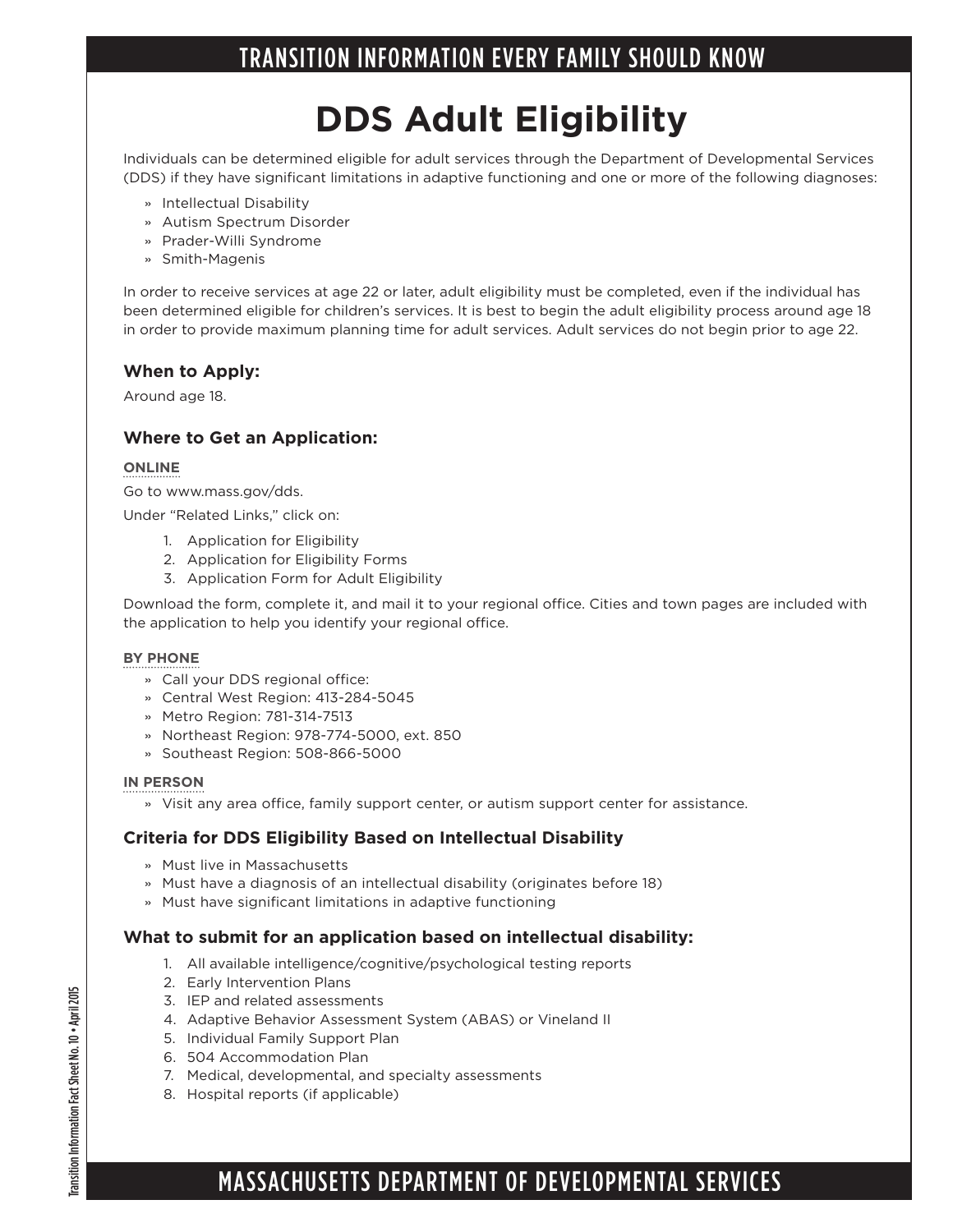#### **Criteria for DDS Eligibility Based on Autism Spectrum Disorder**

- » Must live in Massachusetts
- » Must have a primary diagnosis of Autism Spectrum Disorder determined by a qualified professional (manifests before 22)
- » Must have significant limitations in adaptive functioning

#### **WHAT TO SUBMIT FOR AN APPLICATION BASED ON AUTISM SPECTRUM DISORDER:**

- 1. Autism Diagnostic Testing results:
	- » Gilliam Autism Rating Scale (GARS)
	- » Gilliam Asperger's Disorder Scale (GADS)
	- » Childhood Autism Rating Scale (CARS)
	- » Autism Diagnostic Observation Schedule (ADOS)
- 2. All available intelligence/cognitive/psychological testing reports
- 3. Diagnostic reports of diagnosed developmental condition
- 4. Most recent IEP and related assessments

#### **For All Applications, Submit:**

*Please submit copies only, do not submit original documents.*

- » Birth certificate
- » Social Security card
- » Health insurance card
- » Guardianship decree (if applicable)
- » Proof of domicile as necessary

*All requested documentation may not apply to each individual.*

#### **Eligibility Determination**

Once all the paperwork has been submitted, you will be contacted by an eligibility specialist to set up an intake interview. This is a face-to-face interview. The location will be determined by the eligibility specialist and the individual and family.

All the materials and information will be reviewed by the regional eligibility psychologist. The applicant or guardian will be notified in writing of the eligibility determination. There is an appeal process if the applicant is found to be ineligible.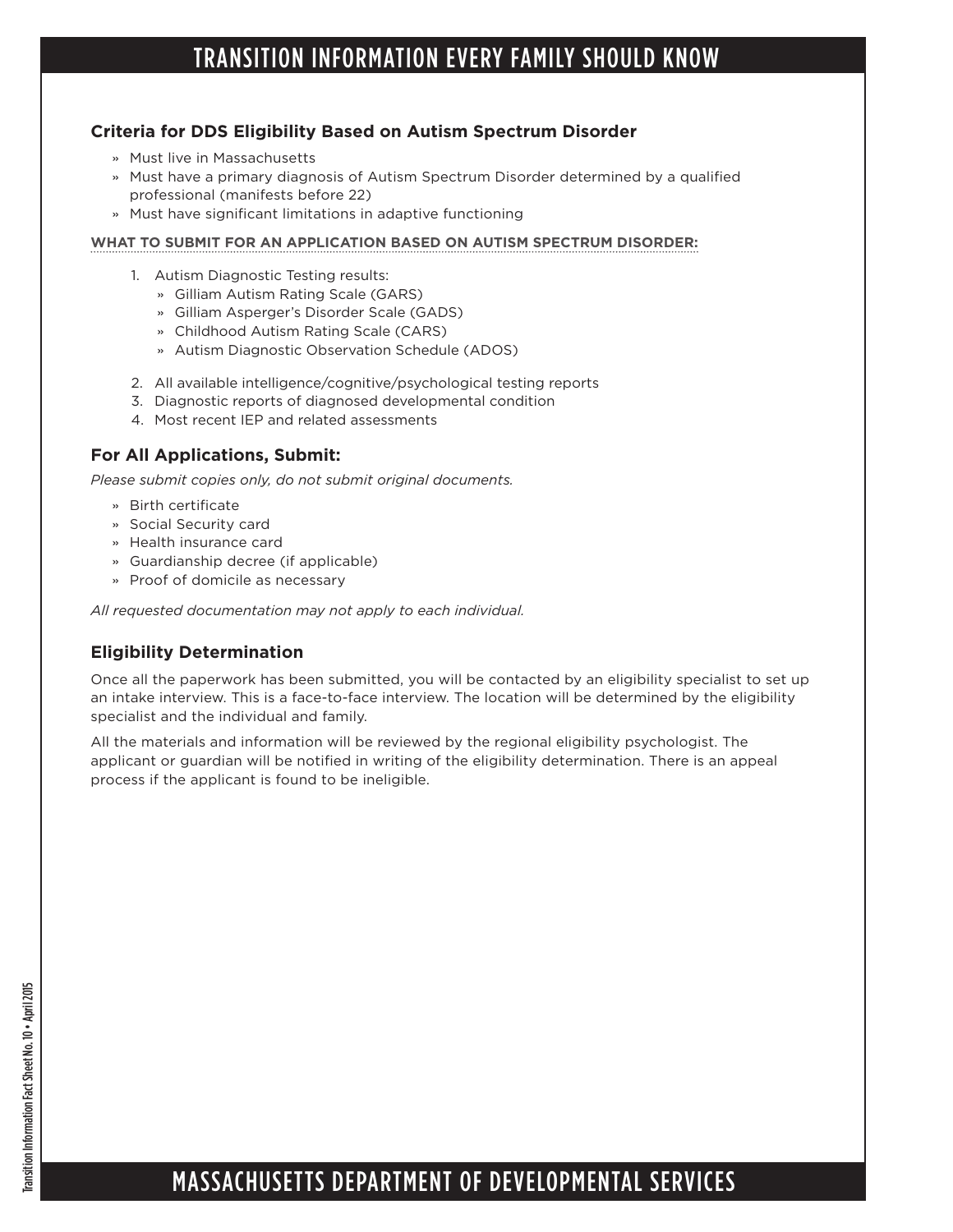## **Supports for Adults with Autism Spectrum Disorder**

#### **Background**

The Department of Developmental Services (DDS) has provided supports to children with autism and adults with autism who met the department's eligibility criteria for intellectual disability. In 2010, the legislature established an Autism Commission to investigate the needs of individuals with autism spectrum disorders (ASD), including those who did not meet the criteria for DDS as related to intellectual disability. After extensive study, the Autism Commission developed a comprehensive report that identified a number of priorities, findings and recommendations.

The Massachusetts Autism Commission Report, issued in March 2013, identified a number of priorities, including:

- » Expand the eligibility for DDS so that individuals with autism who have higher IQ scores and substantial functional limitations have access to services.
- » Ensure that individuals with autism with co-occurring mental health conditions have access to services from the Department of Mental Health.
- » Expand insurance coverage for treatment for individuals with autism.
- » Increase employment, housing, educational, and health care options for individuals with autism.
- » Determine the number of people with autism in Massachusetts and their needs by consistent data collection.

#### **Autism Omnibus Act**

In 2014, the governor signed the Autism Omnibus Act into law in order to expand supports and services to individuals with autism living in Massachusetts. This legislation establishes a permanent Autism Commission to oversee the implementation of autism services. It also creates the opportunity for families to establish tax-advantaged accounts to use for their family member with a disability. It requires the Board of Elementary and Secondary Education to revise educator licensure to provide a mechanism for special education teachers to achieve Autism Endorsement through mastery of specialty training and skills. Insurance coverage to cover services for individuals with autism is expanded as a result of this legislation.

#### **What does this mean for DDS?**

Eligibility for supports through DDS has expanded. The criteria for children and for adults with intellectual disability have not changed. Eligibility for adults with ASD, Prader-Willi Syndrome, and Smith–Magenis Syndrome has been added. Provision of adult services begins at age 22.

IQ (Intelligent Quotient) is not a criteria for individuals with ASD and Prader-Willi Syndrome. Individuals with these diagnoses can be eligible without having an intellectual disability. In order to be determined eligible for ASD services, an individual will need a verified diagnosis by a qualified professional, and for Prader-Willi a genetic testing result. The qualifying disability must manifest prior to age 22 and be determined to continue indefinitely.

In addition to the diagnosis, the individual must have substantial functional impairments in three or more areas of seven major life areas. The major life areas are self-care, receptive and expressive language, learning, mobility, self-direction, capacity for independent living, and economic self-sufficiency.

#### **What will happen after eligibility?**

After an individual has been determined eligible, he or she will be contacted by a DDS assessor who specializes in conducting the Supports Intensity Scale® (SIS). The SIS is a standardized assessment tool that will help in service planning. The individual will also be referred to the DDS Area Office closest to that person's home for assistance with planning and services.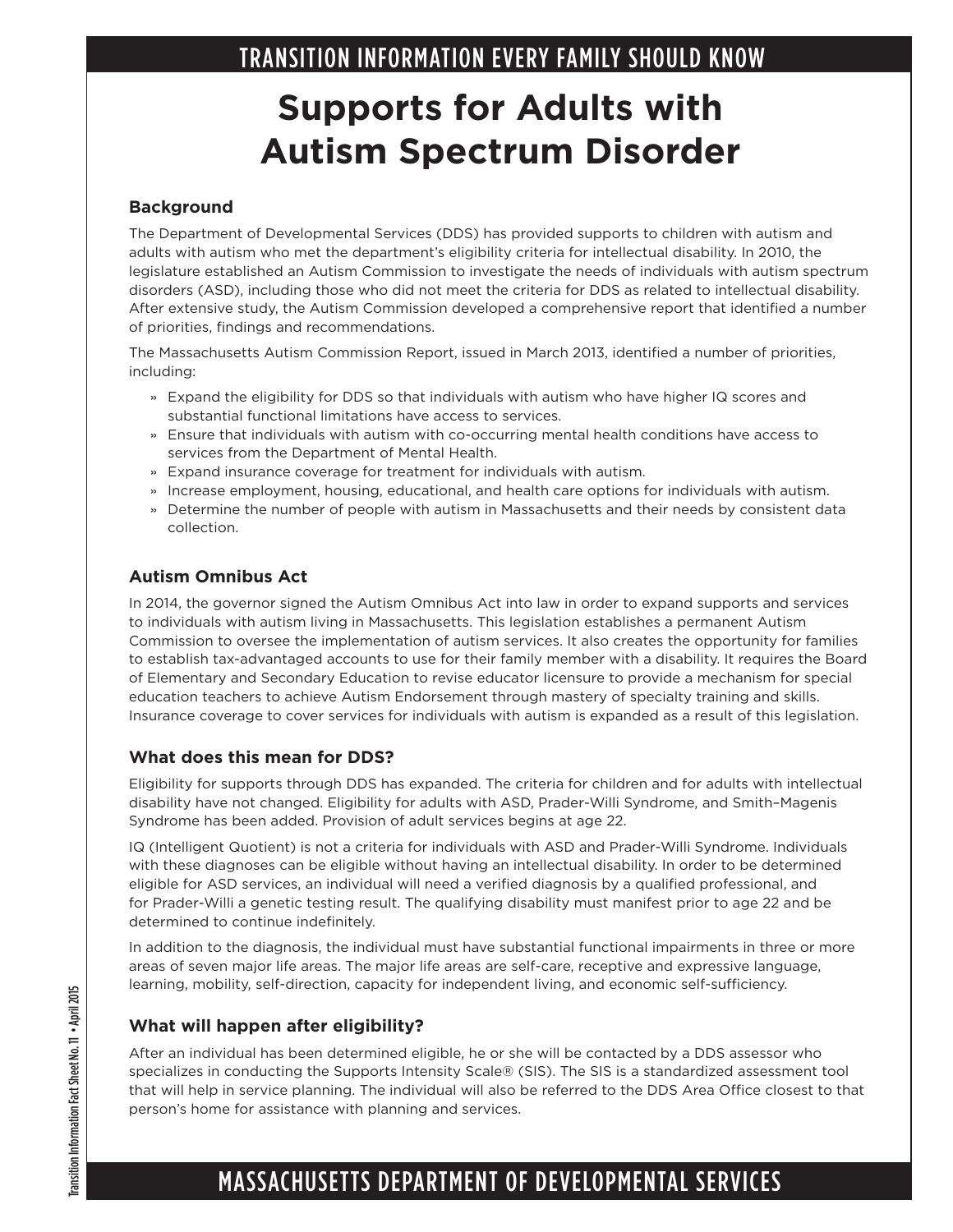In the event that the individual has a 688 referral and is under 22, the planning requirements of Chapter 688 will be met. Using a person-centered planning process, the individual will receive assistance from a DDS Service Coordinator to determine service needs, preferences and options. The Service Coordinator will help the individual locate and arrange supports.

Services provided by DDS are dependent on availability and funding. It is anticipated that some individuals can be supported on existing service models, while other individuals will need and benefit from new services and or/individualized options. The Autism and Family Support Centers funded by DDS are also available to provide information, support, and resources to individuals and families.

#### **What services will be available?**

Community Developmental Disability Services will be made available and include the following types of services: employment/day services; individual supports to assist individuals who may be living more independently; support services for assistance both in-home and in the community, such as adult companion, individualized home supports, behavioral supports and consultation, and peer support; and family support services for individuals living with their families, including respite, family training, and flexible funding. Individuals have the option to receive services from traditional providers or can choose one of the self-directed service options, the Participant-Directed Program or Agency With Choice Program.

#### **Ongoing Development**

With experience it is expected that our understanding of the support needs of this new, diverse population of adults with ASD will continue to evolve. DDS is committed to the ongoing development of services to be able to provide quality supports and assistance relevant and responsive to the needs of this group of individuals. This will involve additional education and training and strong partnerships with providers, individuals and families, and other stakeholders.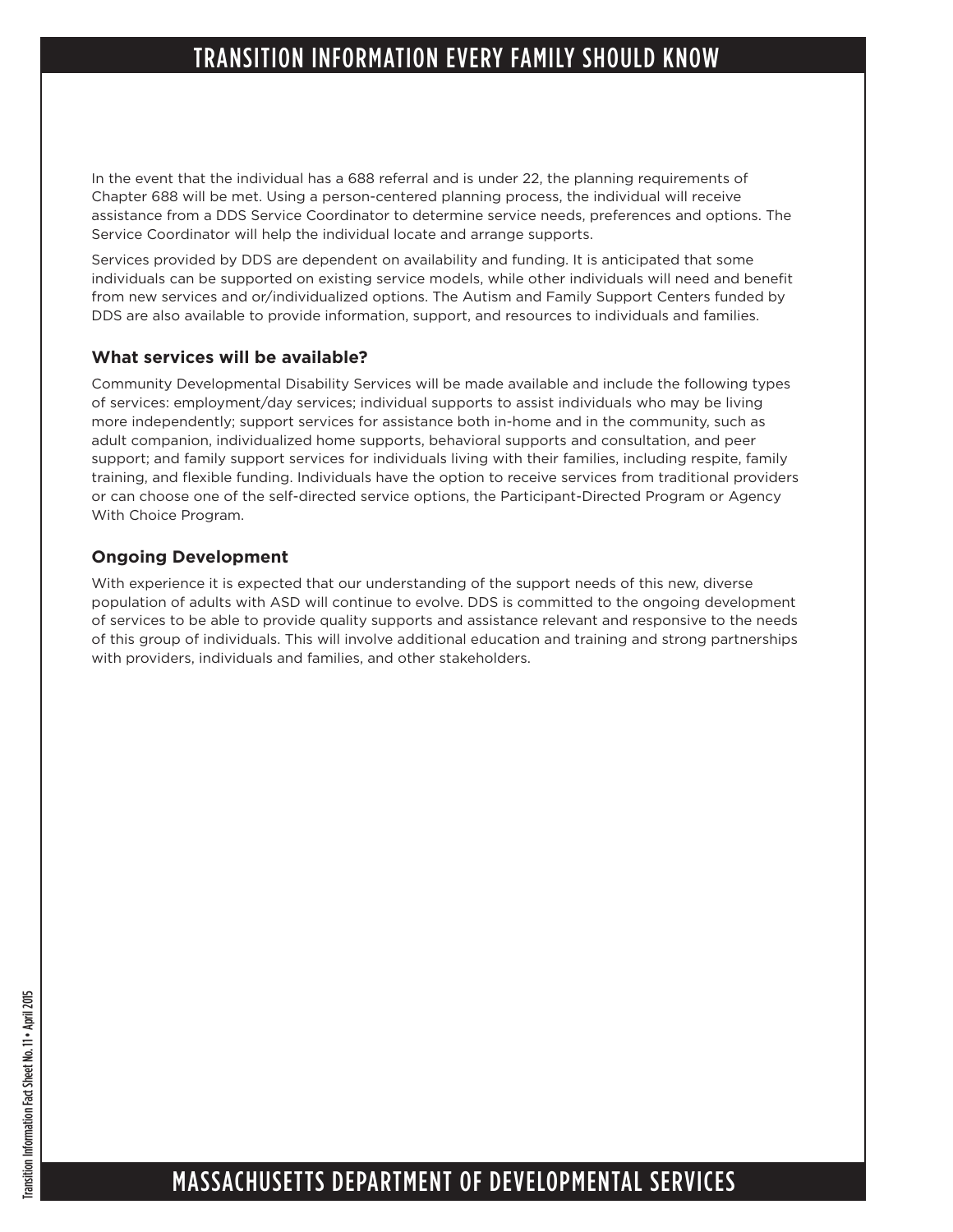## **MASSCAP and Prioritization**

#### **What is MASSCAP?**

MASSCAP is the Massachusetts Comprehensive Assessment Process. It consists of two components: the Inventory of Client and Assessment Planning (ICAP), and the Client and Caregiver Assessment (CCA).

MASSCAP provides a consistent and fair process across the state. Combined with professional judgment, it helps determine an individual's needs for services and the priority for services with consideration of health and safety factors. Both the ICAP and CCA are conducted through interviews without the individual present.

#### **Inventory of Client and Assessment Planning (ICAP)**

The ICAP is a standardized, proprietary instrument that assesses the functional skills and behavioral limitations of an individual. It is conducted through an interview process with an informant who has current knowledge of the individual's everyday functioning. Often, the informant is a family member. In some cases where the individual is placed out of the home, the informant is a current caregiver.

The ICAP assessment is usually completed during the intake and eligibility process by the Department of Developmental Services (DDS) eligibility specialist. The ICAP process results in a score from zero to 100, with lower scores typically suggesting greater needs for supervision and support. The ICAP can be reviewed or redone in the event of significant changes in the individual's needs or functioning.

#### **Client and Caregiver Assessment (CCA)**

The CCA is a tool developed by DDS to understand the resources available to the individual, including the family caregiver's capacity to provide care in the home. This capacity may be impacted by factors such as age, physical and mental health, the number of caregivers in the home, the number of dependents the caregiver is responsible for, and the capacity of the caregiver to provide a safe, supervised environment.

The CCA assessment does not result in a numeric score, but does provide a valuable summary of the caregiver's capacity to provide ongoing supervision. Typically, the CCA is conducted by a member of the area office MASSCAP team. It takes place in the home of the caregiver prior to planning for services for the individual.

#### **Changing Needs**

The ICAP, CCA, or both can be re-administered any time that DDS area office staff recognize that the individual or caregiver has experienced significant changing needs.

#### **Prioritization**

An individual is prioritized only for services that have been requested. Services can be requested during the eligibility process for adult services, or later as the individual and family work with the 688 transition coordinator.

Prioritization for comprehensive 24/7 residential supports requires a thorough review of health and safety factors during the MASSCAP process. An individual's priority status can be appealed, but the MASSCAP and its components are not subject to appeal.

*Prioritized services do not begin until a student turns 22 or special education entitlements have ended. Family support services may be available while a student is still in school.*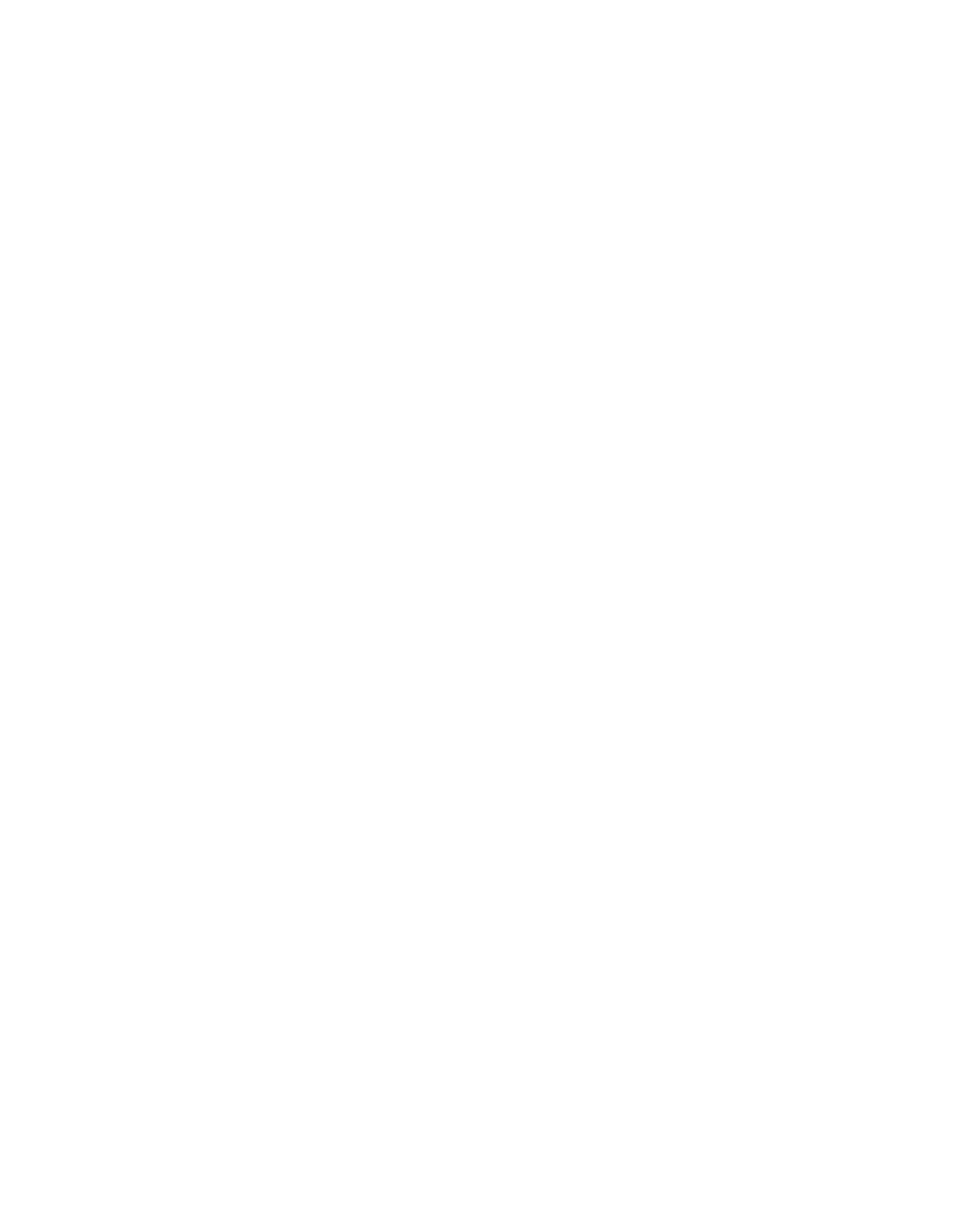## **Supports Intensity Scale (SIS)**

#### **What is the Supports Intensity Scale?**

The Supports Intensity Scale® (SIS) is a person-centered assessment for adults with intellectual and developmental disabilities. It is an individualized assessment, using a positive, strength-based approach, which provides a way to measure the types of supports individuals will need in their daily life.

The SIS is used across the country and around the world, and the Department of Developmental Services (DDS) is beginning to implement it here in Massachusetts. The assessment is administered by certified assessors, and is statistically established, reliable, valid, and fair.

#### **Who receives a SIS assessment?**

At this time, individuals found newly eligible for DDS with Autism Spectrum Disorder, Prader-Willi, or Smith-Magenis will be contacted in order to participate in a SIS assessment. In addition, individuals with intellectual disability who will be transitioning from special education to adult services may also be contacted to participate in a SIS assessment.

#### **How is the SIS assessment administered?**

A SIS assessment is conducted by a specially trained DDS SIS assessor, and should include least two people (respondents) who know a great deal about the individual's daily support needs. The individual being assessed is encouraged to attend, and may serve as a respondent if he or she is able. It is best if respondents are from diverse areas of the individual's life, such as one family member and one professional.

The SIS assessment takes place at a location that provides privacy and is mutually agreed upon by those involved. The assessment can take up to three hours to complete.

#### **What kinds of questions will be asked?**

Topics relate to quality of life, and include medical and behavioral supports, home and community living, social activities, lifelong learning, employment, health, safety, and protection and advocacy.

The focus of the assessment is to identify what supports the individual would need to successfully take part in all activities, as compared to a typical person of the same age in his or her community.

#### **The SIS assessor will identify answers to these questions:**

- » What types of support would be needed for the individual to be successful?
- » How frequently would the support be needed?
- » How much support time would be needed cumulatively over a twenty-four hour period?

#### **How will the SIS be used?**

The results of the SIS can be used to design a person-centered plan that aims to meet the individual's unique needs.

Results will be processed electronically. The individual/family/guardian and DDS service coordinator will receive hard copies of the report for individualized service planning.

The SIS report can be shared with providers as part of the Individual Support Plan (ISP) process. It can help the team to plan what supports would be needed for an individual's success.

#### **For additional information:**

- » http://tinyurl.com/ma-dds-sis
- » http://aaidd.org/sis

**The Supports Intensity Scale (SIS) is a registered trademark of the American Association of Intellectual and Developmental Disabilities (AAIDD).**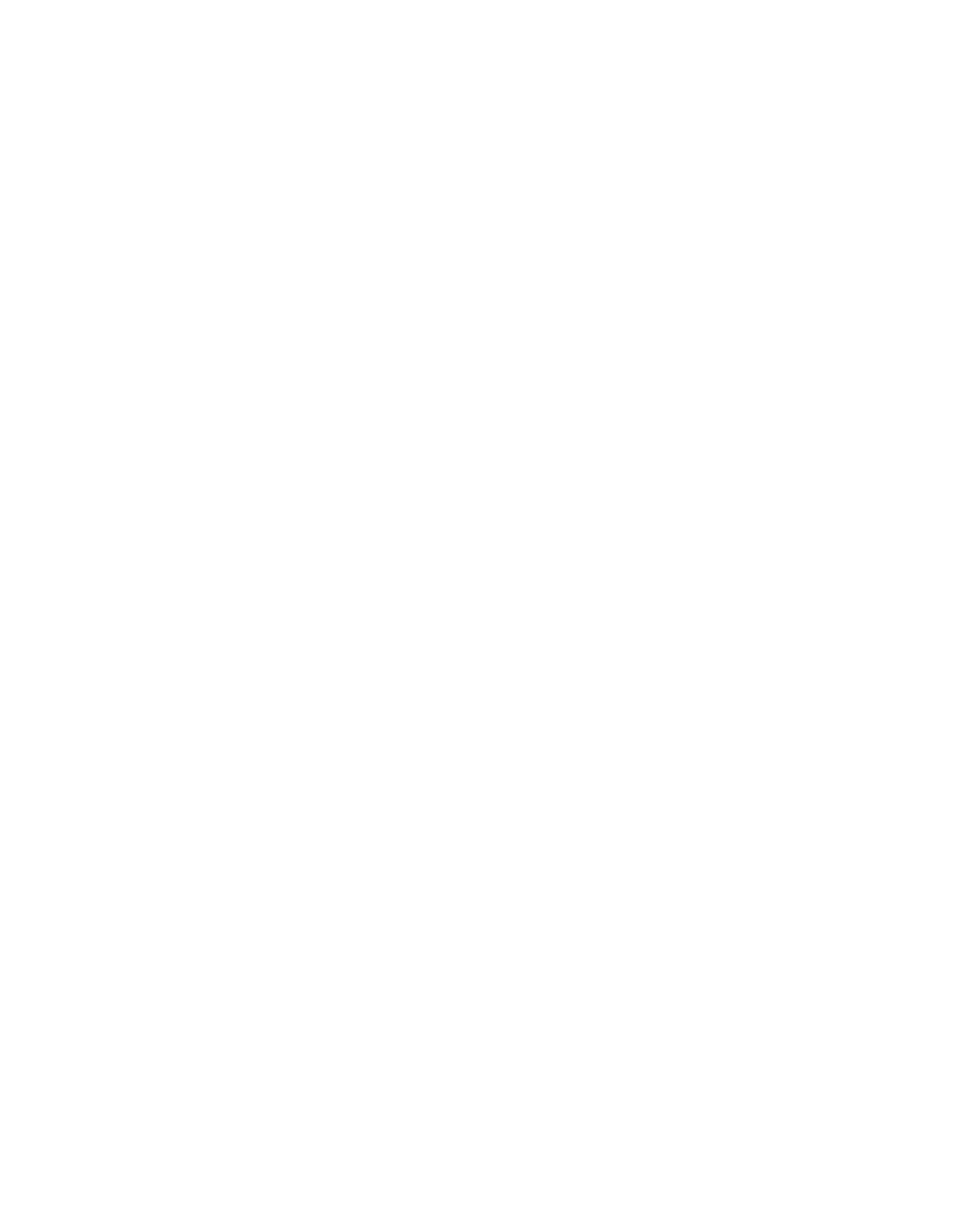## **ADULT SERVICES**

The Department of Developmental Services (DDS) provides an array of service options for adults. Each DDS area office contracts with a variety of qualified adult provider agencies to provide these services and not all area offices contract with the same agencies.

#### *Referral Process*

When an individual has been prioritized for DDS-funded day and/or residential services, and a particular option is identified in consultation with the person's family/guardian, a referral is made by DDS to that provider agency. The referral is sent to the agency that provides the service that can meet the individual's needs. The agency that receives the referral will then complete an intake to determine whether or not they can safely and effectively serve the individual. Agencies must have the capacity to serve a person. Once a person has been accepted by an adult provider agency, a team meeting is held with the family, school, etc. and the transition planning process is identified. The time frame varies, by area office, provider agency, and availability.

#### **DDS-Funded Models of Employment/Day Services**

DDS is committed to promoting and assisting individuals who are motivated to work to become employed in integrated jobs in the community. This is consistent with DDS's Employment First policy and mission to support individuals to "fully and meaningfully participate in their communities as valued members." DDS has a network of providers that offer an array of employment-related supports to individuals. Providers are encouraged to individualize supports and create maximum flexibility to assist each person to achieve his or her employment goals. Some individuals may choose to participate in a combination of models of day services. Below is a summary of day service options:

#### **INDIVIDUAL SUPPORTED EMPLOYMENT**

Individual Supported Employment includes an array of services designed to assist individuals to obtain and maintain a job. The plan is for an individual to have a job, based on identified needs and interests, located in a community business; or to be self-employed and own his or her own business.

Supported Employment services may include assessment, career planning, skills training, job development and placement, job coaching at the job site, and ongoing supportive services to assist the person to successfully maintain employment. Regular or periodic assistance, training, and support are provided for the purpose of developing, maintaining, and/or improving job skills, fostering career advancement opportunities, and helping to ensure job retention.

Natural supports are developed by the provider to help increase inclusion and independence of the person within the community setting. When hired at a job, individuals are expected to have regular contact with coworkers, customers, supervisors, and people without disabilities, and to have the same opportunities as their co-workers without disabilities.

#### **GROUP SUPPORTED EMPLOYMENT**

Group Supported Employment is the provision of skills training, job coaching, and supervision to a small group of people (on average 4 to 6), working in the community under the supervision of a provider agency. Group Supported Employment may include small groups in industry (enclave); provider businesses/small business model; and mobile work crews which allow for integration, such as a cleaning or landscaping crew. This service can provide individuals the chance to explore career interests and different types of work and work settings, and assist in the development of work skills, work habits, endurance, and/or independence.

While the goal is to help people move into individual, integrated jobs at businesses through Individual Supported Employment, it is recognized that this employment model may be an appropriate alternative for some people on a long-term basis, based on their high level of need for consistent support, structure, and supervision in order to be successful on a job.

#### **COMMUNITY-BASED DAY SUPPORTS (CBDS)**

This array of supports is designed to enable a person to enrich his or her life and enjoy a full range of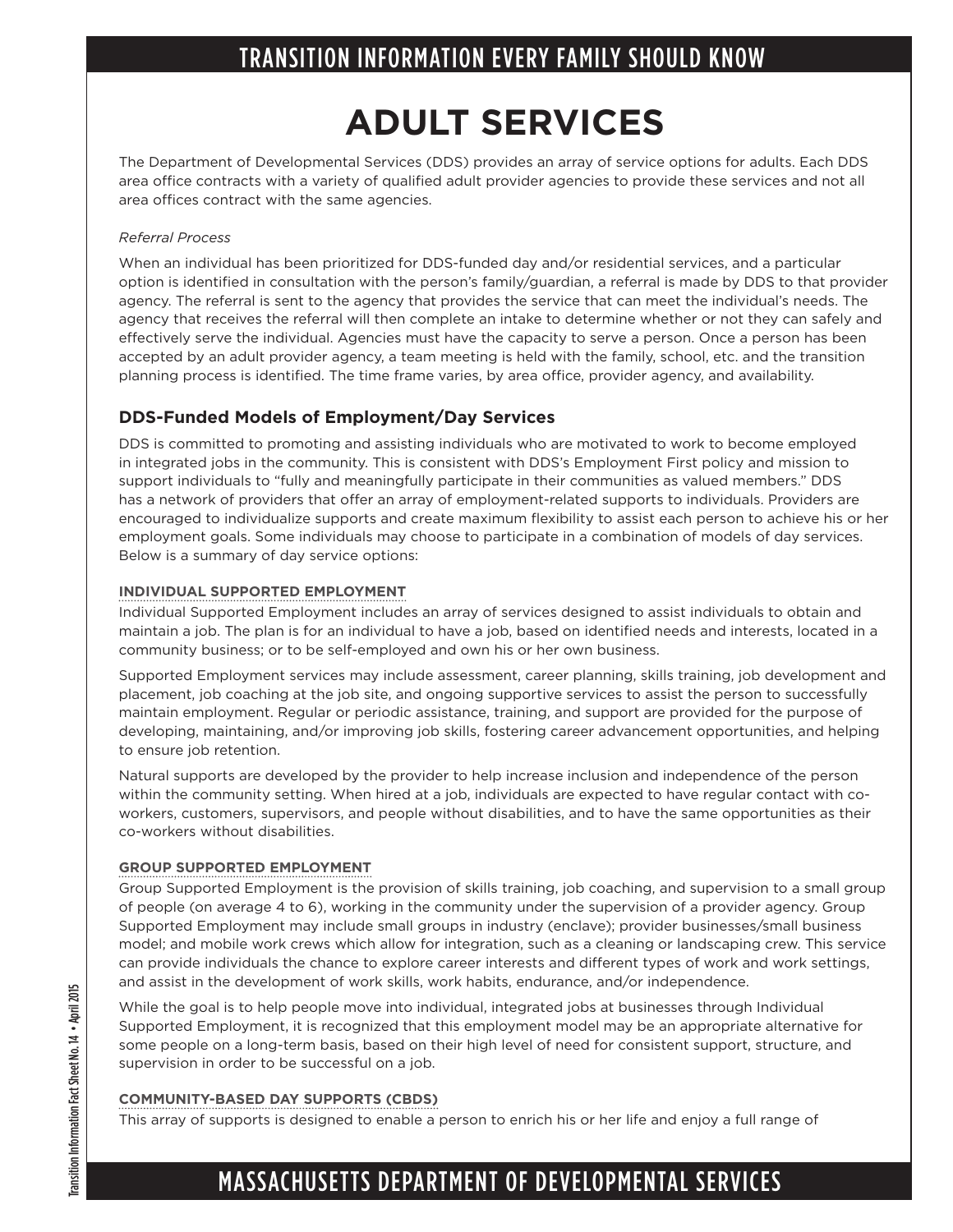community activities by providing opportunities for developing, enhancing, and maintaining competency in personal, social, and community activities.

Services include, but are not limited to, the following options:

- » Career exploration, including assessing of interests through volunteer experiences or situational assessments.
- » Community integration experiences to support fuller participation in community life.
- » Skill development and training.
- » Development of activities of daily living and independent living skills.
- » Socialization experiences and support to enhance interpersonal skills.
- » Pursuit of personal interests and hobbies.

This service is intended for:

- » Individuals of working age who may be on a pathway to employment.
- » A supplemental service for individuals who are employed part-time and need a structured and supervised program of services during the day when they are not working, which may include opportunities for socialization and peer support.
- » Individuals who are of retirement age, who need and want to participate in a structured and supervised program of services in a group setting.

#### **DDS-Funded Models of Residential Services**

The goal of all residential support services is to ensure the health and safety of each person and provide all supports needed, while at the same time working to foster personal growth and maximum independence.

#### **RESIDENTIAL**

These homes offer 24-hour residential supports in a group setting. Oversight, training, and supervision are provided by staff employed by a provider agency. This model of DDS-funded residential services is provided to those who have significant health and/or safety needs and require the most intensive level of support.

#### **SHARED LIVING**

Shared living is a residential support in which a person resides with a non-family member (host family) in their home. Provider agencies who offer shared living services recruit host families and work to match a person with an optimal living situation that offers an appropriate level of support and supervision. These agencies are responsible for providing oversight, training, and assistance to the host families.

#### **INDIVIDUAL SUPPORTS**

Individual Supports are provided outside of the family home, assisting people to live in and maintain a household. Individuals who receive these services do not require 24-hour residential support, but typically need intermittent assistance and training in order to maintain their own apartment or independent living situation. The number of hours of support a person receives per week is based on the assessed needs and focuses on Independent Living Skills. Services may include the acquisition, retention, or improvement of skills related to personal finance, health, shopping and menu planning, community and personal safety, and use of generic community resources to live in the community.

#### **SELF-DIRECTION**

Some people choose to self-direct their supports in order to create unique, flexible options. The individual must be prioritized for supports and assigned an allocation before self-direction planning can begin. Selfdirected services require the development of a vision, plan and budget.

There are two models of self-direction that are available: the Participant-Directed Supports Program, and the Agency With Choice Program. In order to self-direct supports, the person or family/legal representative must be interested to plan for, hire, and supervise staff with the help of a support broker, or to share responsibilities with an Agency With Choice provider.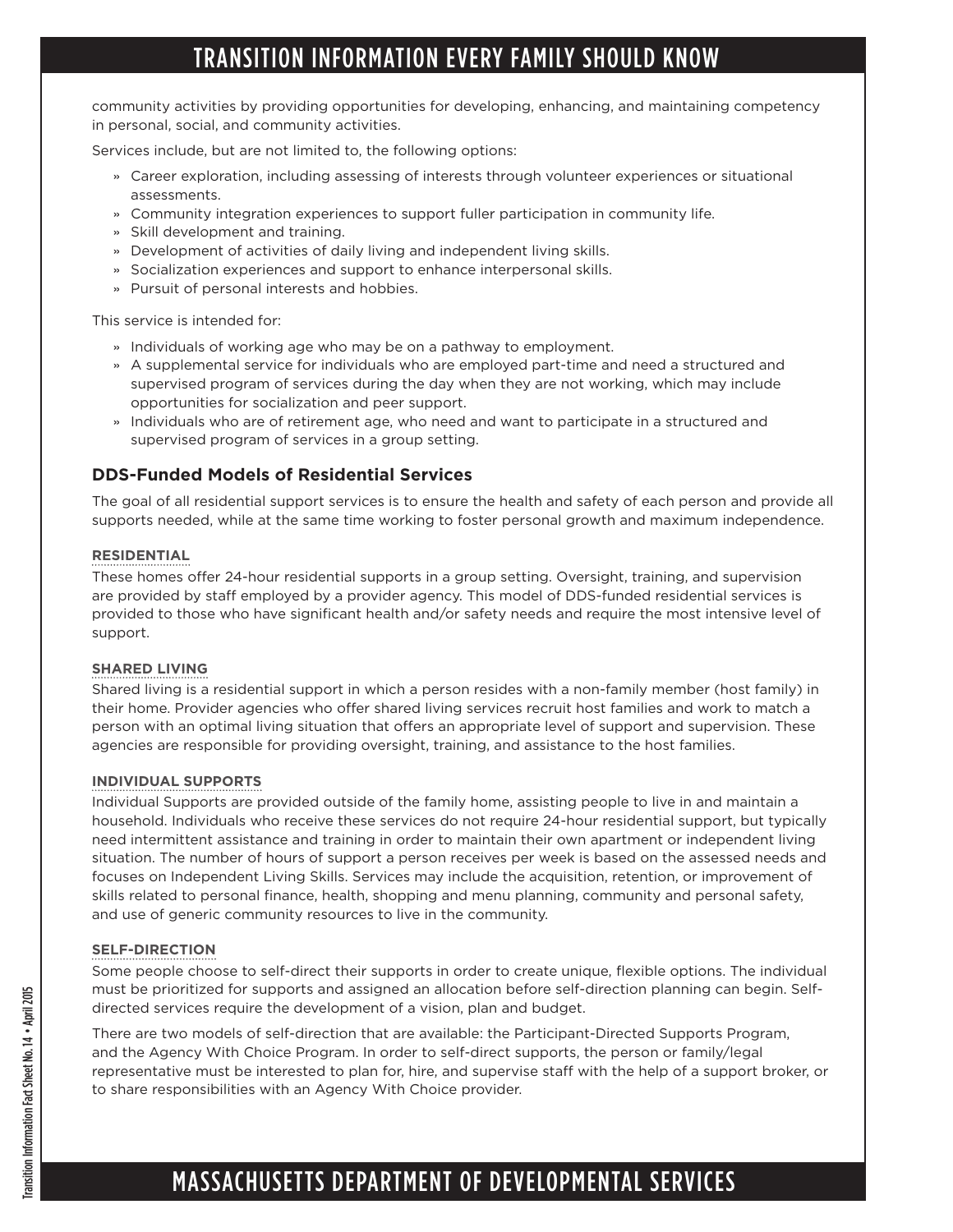#### **Masshealth/Medicaid-Funded Supports**

#### **DAY HABILITATION PROGRAMS**

Day Habilitation Programs (Day Habs) are funded and licensed by MassHealth and typically serve people who require more clinical and therapeutic assistance, are not able to work full time, and who might desire a day structured around social, recreational, and therapeutic activities.

- » A day habilitation program provides the following services:
- » Nursing Services and Health Care Supervision
- » Developmental Skills Training
- » Therapy Services (Occupational Therapy, Physical Therapy, Speech and Language Therapy, and Behavior Management)
- » Assistance with Activities of Daily Living
- » Day Habilitation Service Management

#### **ADULT FAMILY CARE (AFC)**

Adult Family Care is a program for people ages 16 and older with disabilities who cannot live alone safely. Persons live with trained paid caregivers who provide daily care. Caregivers may be family members (except legally responsible relatives) or non-family members. Individuals must be Medicaid-eligible in order to participate in the AFC program.

#### **PERSONAL CARE ATTENDANT SERVICES (PCA)**

A PCA is hired by a person with a disability to assist with his or her personal care routine. Persons are eligible if they qualify for Medicaid, have a severe, chronic disability, and require physical assistance in personal care. The number of PCA hours a person qualifies for is assessed and determined by MassHealth.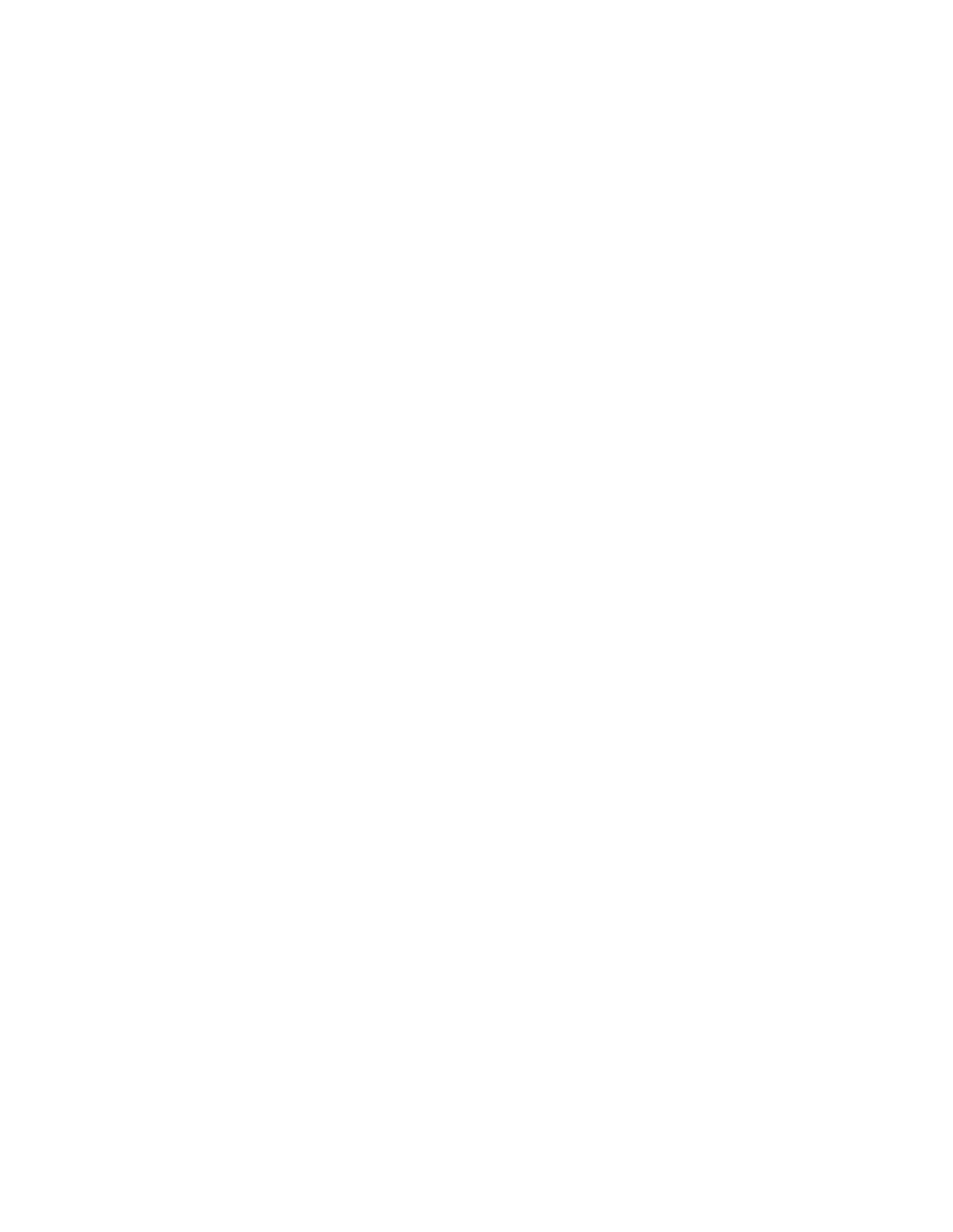## **Participant-Directed Supports Program**

Some individuals wish to have choice and control over all aspects of their service delivery, including decisions about how their Department of Developmental Services (DDS) funds are used to support them. This involves finding and hiring support staff, managing an individual DDS budget, and working with a financial management service to process invoices and payments.

For these people, participant direction may be an option to consider. Individuals may do this with the help of family, a guardian, friends, and their DDS service coordinator/support broker.

This self-directed support model is referred to as the Participant-Directed Program. There are guidelines that must be observed, although great efforts have been made to preserve the flexibility and creativity that this model affords. The individual determines what supports will be provided based on specific needs identified in the Individual Support Plan (ISP).

#### **The participant-directed model offers the following key components:**

#### **DDS SUPPORT BROKER**

- » Works in full partnership with the individual/guardian to customize a support arrangement that will meet the individual's needs, and to develop an individualized budget. This includes assistance with the hiring process: developing job descriptions, creating interview questions, supporting worker recruitment, and negotiating wages.
- » Assists with the online registration and credentialing process for new workers.
- » Takes full responsibility for drafting and revising the individual's budget.
- » Assists the individual in monitoring the budget/spending so the individual will know if spending of DDS funds is as planned. Helps make adjustments to stay within the budget as necessary/directed.
- » Supports the individual with making changes to the budget as often as necessary, in accordance with changing needs.

#### **FINANCIAL MANAGEMENT SERVICE**

*DDS contracts with Public Partnerships (PPL) to provide this service:*

- » Responsible for processing completed employee registration, credentialing, and paperwork to help the individual hire support staff.
- » Assists in the financial management and accountability of the individual's DDS resource allocation, and assumes employer fiscal responsibility (e.g., payroll, taxes, worker's compensation).
- » Processes payroll as well as payment for specialized services and goods.
- » Provides a monthly financial report, as well as real-time online access to review the individual's budget.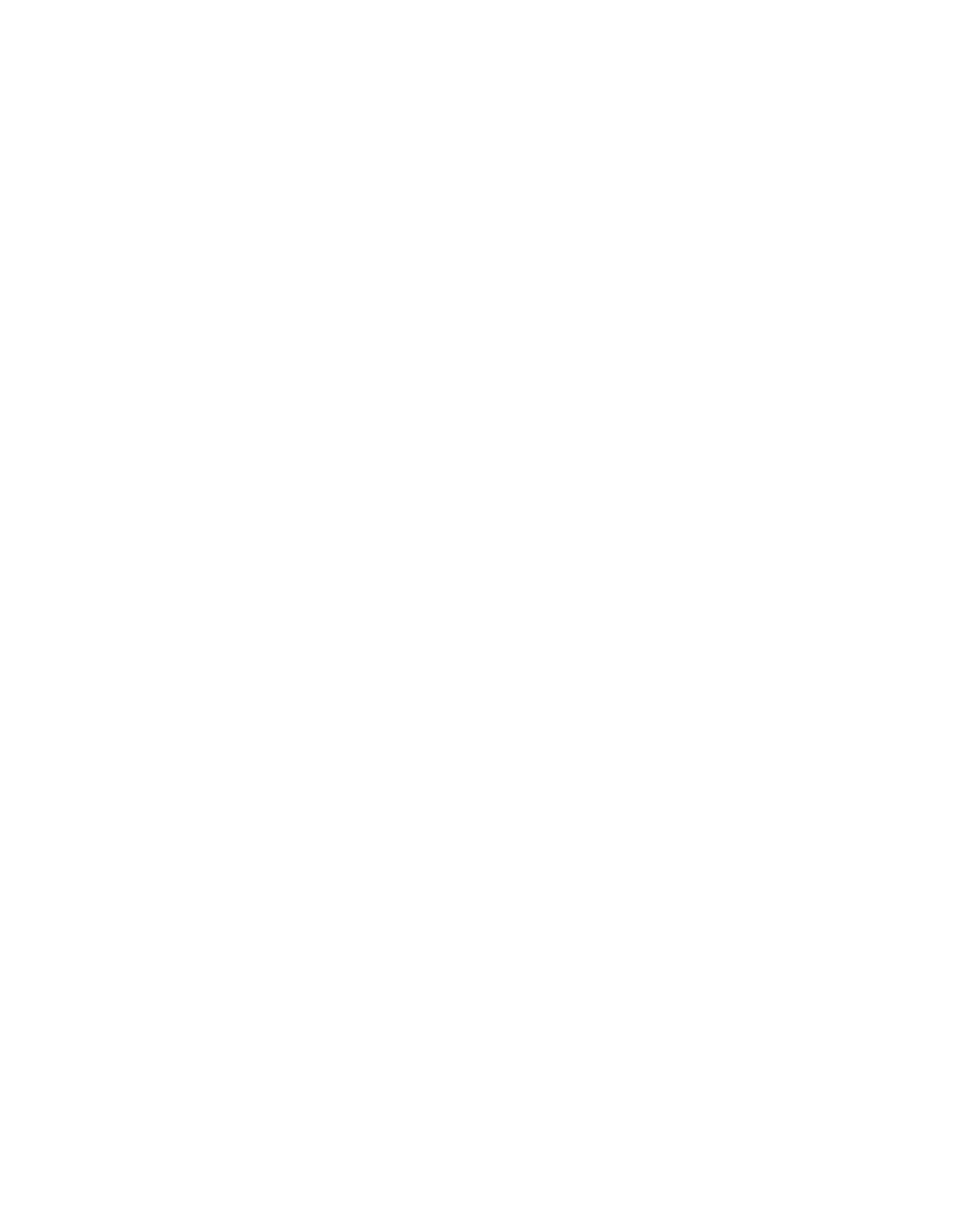## **Agency With Choice Program: Co-Directed Supports**

Some individuals wish to have shared responsibility in selecting their support people and directing the day-to-day activities of their staff. For these people, the Agency With Choice model of support may be an option to consider.

Individuals who choose this support model will have an individual budget allocation for the purchase of services to meet their needs. The individual/family/guardian is able to identify the people they wish to employ with the support of an agency to assist in the hiring process, payroll management, and other related tasks.

The Agency With Choice program offers the following:

- » A co-employment model in which the agency serves as the employer, partnering with the individual/family/guardian to help train and manage staff. This enables the individual/family/ guardian to serve as the managing employer.
- » The agency agrees to interview, hire, and negotiate a pay rate for the person or people the individual/family/guardian identifies to provide support, subject to agency personnel policies.
- » The individual/family/guardian has responsibility for daily supervision of workers, as well as the decision to no longer use a particular worker.
- » If the individual/family/guardian chooses to discharge a particular worker, that person may continue to work for the agency in a different capacity if the agency chooses.
- » The agency assumes responsibility for paying workers identified and hired. This includes withholding, filing, and paying federal and state income and employment taxes, as well as providing a worker's compensation policy.
- » The agency provides the individual with a monthly financial report so the individual is aware that spending is occurring as planned and can make adjustments if necessary.
- » Service options within the co-directed Agency With Choice program model include:
	- Adult Companion Services
	- Individualized Home Supports
	- Respite
	- Individualized Day Supports
	- Family Training
	- Peer Support
	- Behavioral Support and Consultation
	- Family Service Navigation
	- Financial Assistance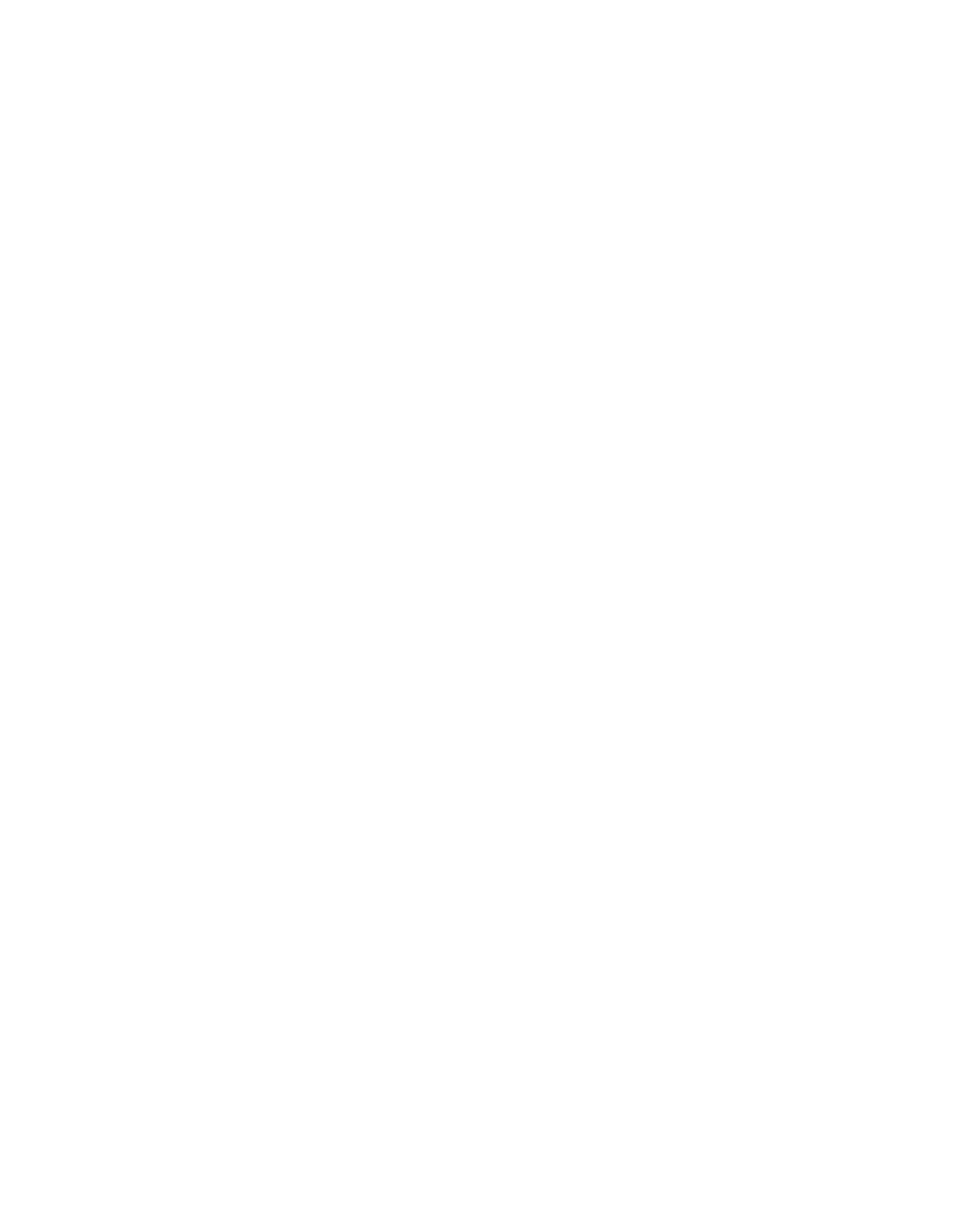## TRANSITION INFORMATION EVERY FAMILY SHOULD KNOW **Employment First Initiative**

Over the past several years, the Department of Developmental Services (DDS) has been working on an Employment First initiative. This is a plan to expand integrated employment for people with intellectual and developmental disabilities, and to phase out center-based/sheltered workshop services.

DDS is working with day and employment providers to get more full-time and part-time jobs for the people we serve. One primary reason for this is the expressed preference of many individuals and their families for competitive employment opportunities.

As of January 1, 2014, no new referrals can be made to sheltered workshop programs. DDS's goal is that the sheltered workshop model will be phased out by June 30, 2016. Individuals currently served in sheltered workshop situations will transition to individual or group supported employment, or to community-based day services. DDS is committed to supporting individuals during non-work hours in needed day services in a manner that maintains stability for families.

The DDS transition coordinator will plan with the individual and family to identify the most appropriate employment and day options available when the individual graduates. Typically, this requires a team approach, with all team members contributing toward a successful outcome.

Some individuals and families may craft a unique employment option, or may combine several models to create a meaningful experience. The option at graduation is a first step, and may evolve as the individual has different experiences and continues to develop and grow.

#### **Factors to consider when planning:**

- » The student's employment experiences, skills, and training and supervision needs.
- » The student's travel and transportation skills and needs.
- » The opportunity to build upon any current employment skills or jobs.
- » The location of the employment or training situation.
- » Flexibility and creativity in hours, scheduling, and transportation options.

#### **Service Definitions**

#### **INDIVIDUAL SUPPORTED EMPLOYMENT**

An individual receives assistance from a provider agency to obtain an integrated, paid job based on identified needs and interests. A job coach provides regular or periodic assistance, training, and support so that the individual can develop, maintain, and/or improve job skills and achieve successful job retention. Natural supports are developed by the provider to help increase the individual's inclusion and independence in the community.

#### **GROUP SUPPORTED EMPLOYMENT**

A small group of individuals work at businesses in the community with the supervision of a provider agency. Individuals have contact with co-workers, customers, supervisors, and other individuals without disabilities. Individuals may work in industry/businesses, mobile work crews, and temporary services.

#### **COMMUNITY-BASED DAY SERVICES**

Individuals are supported to enrich their lives through a full range of community activities while developing and enhancing personal and social competency. Services can include career exploration, volunteer experiences, community integration activities, skill development, and training in activities of daily living, independent living, and social skills. This model may be a pathway toward employment for some individuals.

#### **DAY HABILITATION**

Day habilitation services are funded by MassHealth. Services are based on a service plan of goals and objectives and a program of integrated activities and therapies to help participants achieve optimal physical and cognitive capabilities. Employment and related activities are not included in the day habilitation model of services.

#### **PARTICIPANT-DIRECTED EMPLOYMENT AND INDIVIDUALIZED DAY SUPPORTS**

Supports provided to individuals tailored to their specific goals and outcomes. Individuals acquire, improve, and/ or retain skills to prepare and support them for work and/or meaningful community participation. Individuals work closely with DDS staff on needs assessment, prioritization, planning, and budget development, and have primary responsibility for the hiring of support staff.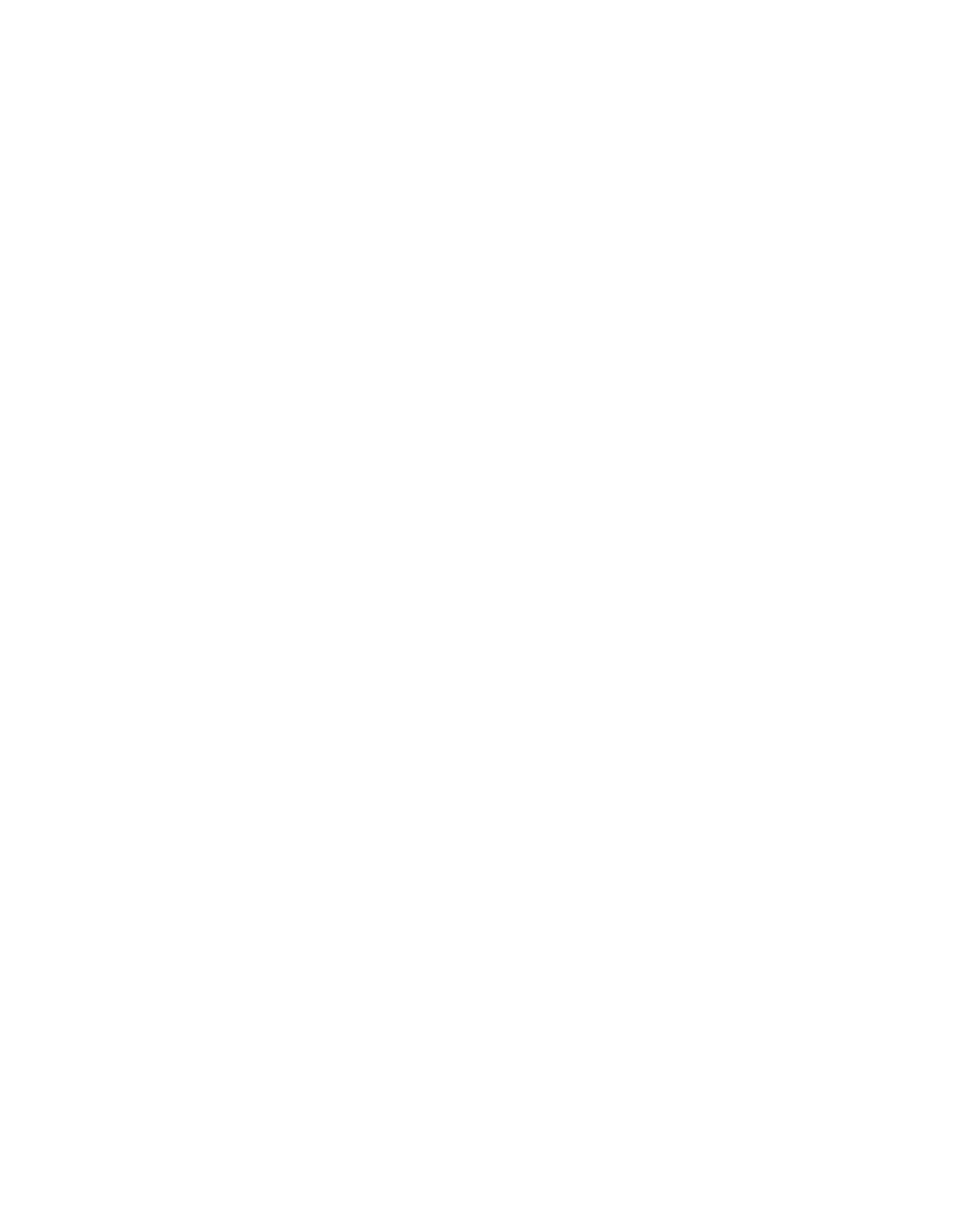## TRANSITION INFORMATION EVERY FAMILY SHOULD KNOW **Transportation**

Travel and transportation arrangements are an important aspect of a successful transition to adult life. Individuals leaving school use a variety of transportation options. Many travel independently by public transportation or specialized public transportation (e.g., THE RIDE paratransit service). Others arrange rides with family members, friends, co-workers, volunteers, or provider staff.

The Human Service Transportation (HST) Office, a part of the Executive Office of Health and Human Services, oversees transportation to day and employment programs, as well as to day habilitation programs, for individuals served by the Department of Developmental Services (DDS). The HST Office manages contracts with six Regional Transit Authorities (RTAs). In turn, the RTAs subcontract with local transportation companies that hire and train drivers for vans and sedans maintained by the company. Transportation is provided if there are routes and seats available.

#### **Tips for Arranging Successful Transportation**

- » If feasible, take advantage of travel training activities while still in school to maximize the rider's independence.
- » Consider whether public transportation or specialized public transportation is an option.
- » When considering employment or a day program, consider location. **CLOSER IS USUALLY BETTER FOR TRANSPORTATION**.
- » If HST Office transportation is beneficial, work with your 688 transition coordinator on a transportation request (TR). The service coordinator will submit the TR to the HST Office on behalf of the individual.
- » Make sure the DDS 688 transition coordinator is aware of important physical, medical, or behavioral needs of the individual.
- » Try to be flexible and realistic about the available transportation options.

#### **A Few Points About HST Services**

- » The HST Office provides curb-to-curb service. The driver can assist an individual in and out of the vehicle, but cannot help the individual in or out of the home.
- » As much as possible, transportation companies try to assign permanent drivers to each route so that individuals, families, and staff know each other.
- » Transportation companies are required to conduct a Criminal Offender Record Information (CORI) check on each driver before hire and annually thereafter.
- » Transportation routes have established pick-up and drop-off times in a particular order. Drivers are not able to change these times unless instructed to do so by the transportation company. There is a 15-minute window before or after the designated pick-up or drop-off time.
- » Routes are designed so that individuals are not on the route more than 90 minutes one way.
- » If the vehicle arrives at a residence and no one is home to greet the individual, the driver will work with the transportation company, the RTA, and DDS to resolve the situation. The individual will not be left unattended unless a "Home Alone" authorization has been completed and is on file at the HST Office.
- » There is a complaint resolution system in place to resolve situations in which individuals and families feel that transportation standards have not been met.
- » The HST Office does not provide transportation to individuals working independently.

#### **Transportation to Locations Other than Day and Employment**

- » Some individuals receiving MA health are eligible to receive individual transportation to appointments and activities approved as medically necessary through PT-1 requests.
- » Although DDS-sponsored transportation options for social and recreational activities are limited, some family support centers and other entities do provide or assist in arranging transportation to some activities and events.
- » The HST Office website (www.mass.gov/hst) provides information about other transportation and travel resources.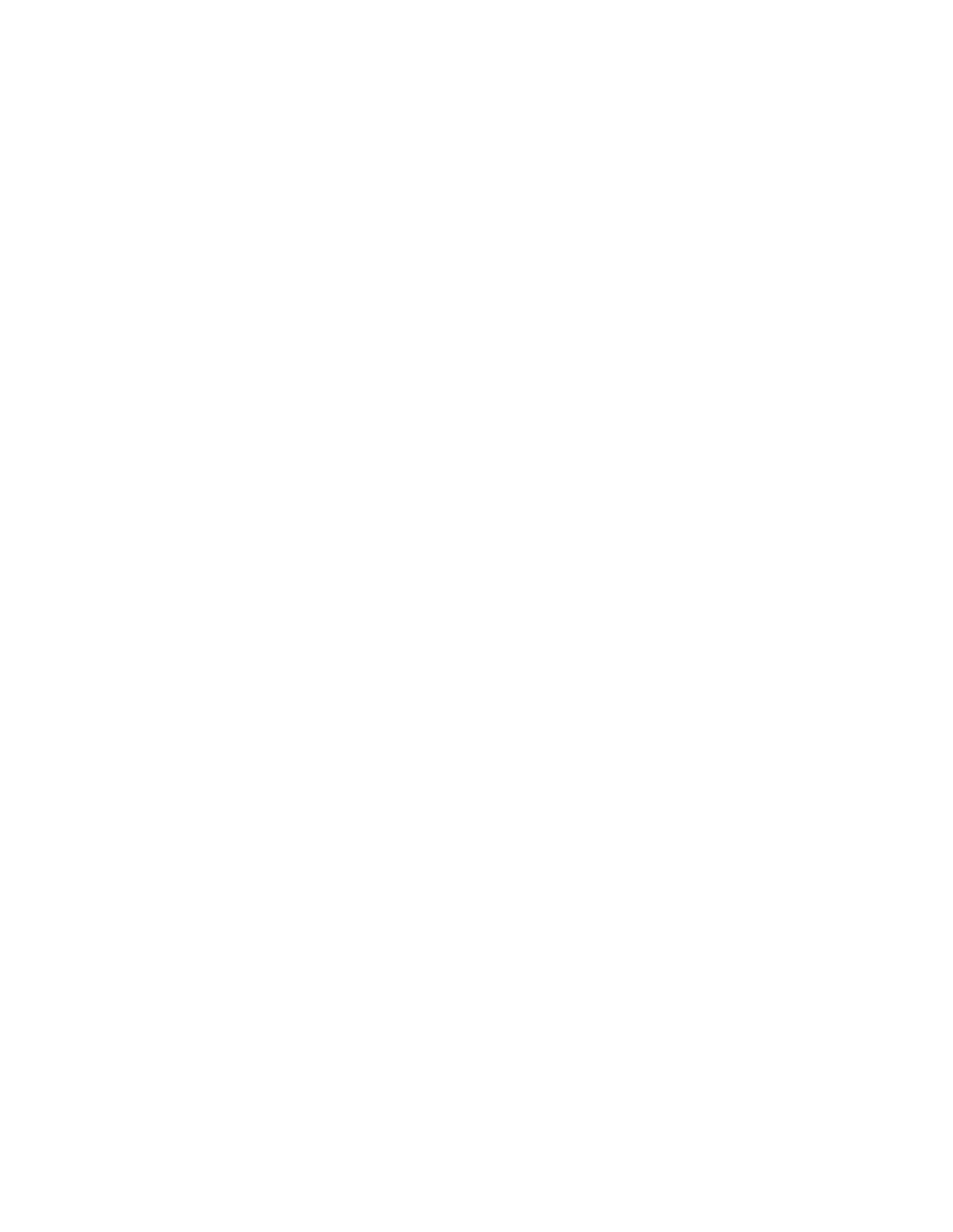## **Family Support, Recreation, and Friendships**

#### **Family Support Centers**

The Department of Developmental Services (DDS) has established and funded Family Support and Autism Support Centers throughout the state in order to support children and adults living at home with their families. In addition, some areas have established Cultural/Linguistic Specific Family Support Centers in order to best serve families in those areas. Each center is created to respond to the unique needs of the families they support.

Family Support Center staff work with families to identify assistance or information that will be useful to them. They work individually, providing support and ensuring follow through.

Centers are rooted in communities and act as a hub for offering a wide range of services based upon need, interest, and available resources, including but not limited to:

- » Information and referral
- » Service navigation
- » Knowledge of generic, state, and federal resources that will support the family
- » Family training
- » Networking opportunities
- » Administration of DDS-approved flexible funds
- » Respite
- » Opportunities for socialization
- » Peer mentoring
- » Recreation opportunities

A statewide listing of the Family Support, Cultural/Linguistic-Specific, and Autism Support Centers can be found at www.mass.gov/dds.

#### **Social & Recreational Opportunities**

Staff at the Centers gather information from cities and towns they serve as well as other interesting events and activities throughout the state. With input from families, Family Support Centers create opportunities for social/ recreational activities by either sponsoring an activity or supporting other agencies in their efforts.

Collaboration with community groups is important for individuals to become an active part of their community and begin to understand what local resources and opportunities exist. This can be done through calendars, Internet sites, and newsletters. Centers may also coordinate activities throughout the area so families do not have to travel from their own communities to gain access to recreational/ social activities.

#### **Friendships**

Relationships that blossom into friendships can be especially challenging to engage in for people of all ages who happen to have disabilities. Relationships for people with disabilities are often limited to family members, paid staff and other people with disabilities. These relationships may be the most critical and meaningful to the individual, but all people benefit greatly by a diversity of relationships.

#### Everyone needs friends!

People with **friends** are happier. People with **friends** are healthier. People with **friends** are safer.

\*The Real Friends Project

There are many ways to bring people with and without disabilities together to grow and nurture friendships. Here are a few ideas to build from:

> » Special Olympics » Best Buddies

- » Religious activities
- » Volunteer in the community
- » Clubs
- » Join a gym or your local YMCA
- » Political involvement » Adult education classes
- » Travel
	- » Routinely visit local establishments in your community
	- » Community theatre
- » Special interest groups
	- MASSACHUSETTS DEPARTMENT OF DEVELOPMENTAL SERVICES

» Sports-related events and activities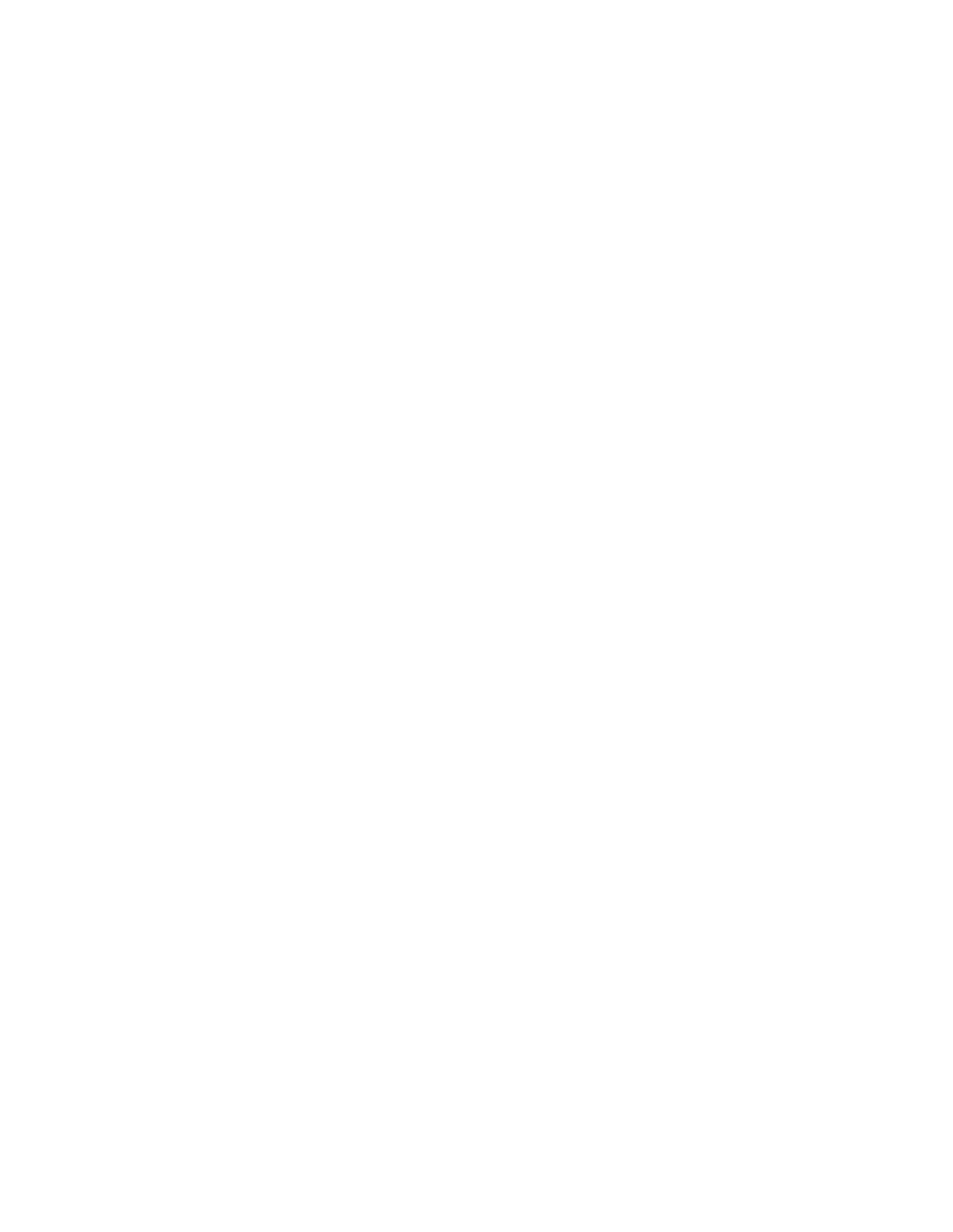## **State Agency Resources**

#### **Department of Mental Health (DMH)**

State agency providing services to individuals with long-term or serious mental illnesses. DMH offers inpatient and outpatient services, case management, skill development, and employment, residential, individual, and family support.

25 Staniford Street Boston, MA 02114 617-626-8000 Website: www.mass.gov/dmh

#### **Department of Public Health (DPH)**

State agency serving all citizens of the Commonwealth. Provides supports related to care, education, prevention, quality assurance, disease control, and research to promote healthy individuals, families, and communities.

250 Washington Street, 6th floor Boston, MA 02108 617-624-6000 Website: www.mass.gov/dph

#### **Department of Transitional Assistance (DTA)**

State agency that administers a range of public assistance programs across the Commonwealth. Areas of focus include emergency and transitional assistance, food stamps, and Supplemental Security Income (SSI).

600 Washington Street Boston, MA 02111 1-877-382-2363 Website: www.mass.gov/dta

#### **Disabled Persons Protection Commission (DPPC)**

State agency protecting adults with disabilities from abuse, neglect, and omission of care by investigation, oversight, public awareness, and prevention. Suspected abuse can be reported by calling the hotline number below.

300 Granite Street, Suite 404 Braintree, MA 02184 1-888-822-0350 (Voice/TTY) 617-727-6465 Website: www.mass.gov/dppc

#### **Massachusetts Commission for the Blind (MCB)**

State agency supporting optimal community participation and independence by providing vocational and social services as well as financial and medical assistance to Massachusetts residents who are legally blind.

600 Washington Street Boston, MA 02111 617-727-5550 Website: www.mass.gov/mcb

#### **Massachusetts Commission for the Deaf & Hard**

#### **of Hearing (MCDHH)**

State agency offering training, technology, case management, social services, interpreter support, and independent living support for deaf and hard-of-hearing individuals.

600 Washington Street Boston, MA 02111 617-740-1600 (Voice) 617-740-1700 (TTY) 617-326-7546 (Videophone) Website: www.mass.gov/mcdhh

#### **Massachusetts Office on Disability (MOD)**

State agency providing advocacy, information, and referral. Focuses on legal rights, accommodations, and accessibility to promote dignity, opportunity, and self-determination.

1 Ashburton Place #1305 Boston, MA 02108 617-727-7440 Website: www.mass.gov/mod

#### **Massachusetts Rehabilitation Commission (MRC)**

State agency promoting dignity for individuals with disabilities through employment, education, training, advocacy, assistive technology, and independent community living.

600 Washington Street Boston, MA 02111 617-204-3600 Website: www.mass.gov/mrc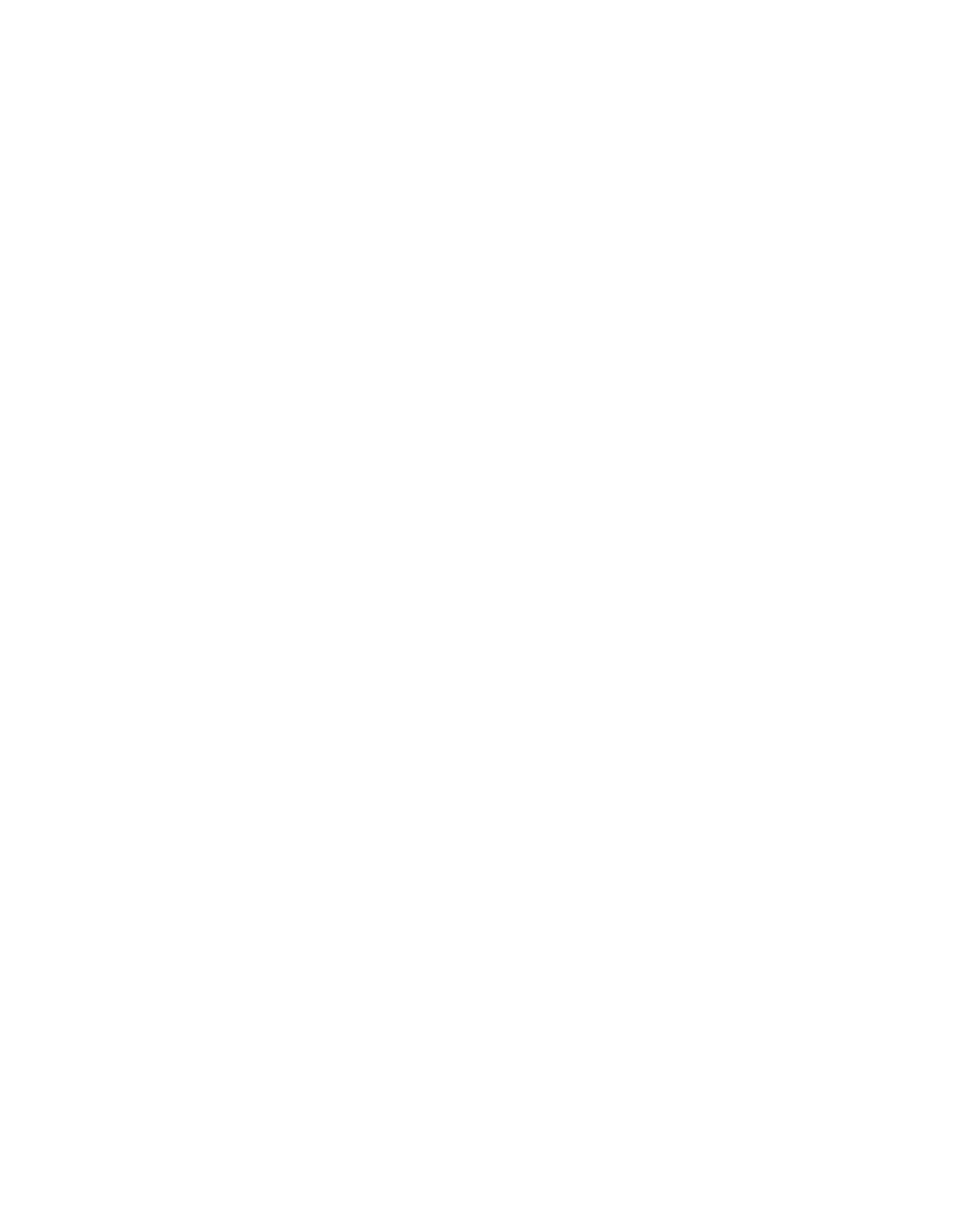## TRANSITION INFORMATION EVERY FAMILY SHOULD KNOW **Residential Alternatives**

#### **Adult Family Care/Adult Foster Care (AFC)**

- » Adult Family Care (sometimes called Adult Foster Care) is a Medicaid-funded residential program for individuals who require assistance with one or more activities of daily living (such as bathing or eating) to be able to live safely in their home. Each participant receives the assistance they need with personal care and activities of daily living. AFC members may only stay alone for up to three hours at a time.
- » The program is administered by an AFC provider agency, and provides case management, nursing consultation, and a MassHealth tax-free stipend to the caregiver. AFC has two levels of stipend payment related to the assessed needs of the individual. Each caregiver is thoroughly prescreened and undergoes a Criminal Offender Record Information (CORI) check.
- » To quality for AFC, individuals must be 16 years of age or older, eligible for MassHealth, and willing to participate in the program. Caregivers must be at least 18 years of age and cannot be legal guardians.
- » Caregivers of Adult Family Care may be a parent, sibling, or an extended family member who resides in the biological family home. Caregivers of Adult Foster Care (not family members) provide support in their own residence.

#### **Section 8 Housing Vouchers**

- » Section 8 housing is a federal assistance program run through the U.S. Department of Housing and Urban Development (HUD). The program helps low-income Massachusetts residents pay for their housing.
- » Section 8 rental vouchers help Massachusetts tenants pay their rent. Two types of vouchers assist with rent:
	- 1) Section 8 Tenant-based Vouchers: A qualified individual chooses his/her own apartment. The apartment must be safe and clean, and the rent a fair market value. The landlord must agree to accept the requirements from HUD. Individuals usually pay 30% of their income for rent, and the Section 8 program pays the rest. If the individual moves, the Section 8 rental assistance goes with them.
	- 2) Section 8 Project-based Affordable Housing Vouchers: An individual must live in a specific Section 8 subsidized housing unit. Individuals usually pay 30% of their rent, and Section 8 pays the rest. The voucher does not go with the individual when they move.

#### **HOW TO APPLY:**

- » You can apply at public housing agencies or approved regional nonprofit housing agencies at the age of 18. Your name will be placed on a waiting list, which varies from community to community and can be very long (eight to ten years). Therefore, you should apply long before you will need the voucher.
- » Apply in several communities. Apply at the housing authority in your town, and also to the HUD centralized housing list at section8listmass.org. Once you've submitted an application, it is important to notify the housing authority of any address changes and to respond to housing communication in order to stay on the housing list.

#### **Other Residential Options**

- » Using self-directed supports and a combination of resources, creative living arrangements can be achieved. Some examples:
	- 1) Renting or leasing: Most communities have market rent or subsidized apartments available. Information can be obtained from state agencies, housing organizations, human service agencies, friends, relatives, landlords, and realtors.
	- 2) Home sharing: Two or more unrelated persons sharing housing and expenses.
	- 3) Home, condo, or apartment ownership: Can be financed with family savings, investments, first-time home ownership programs, or special needs trusts. In-home supports may be provided through a health care agency, the Department of Developmental Services (DDS), a roommate, or community and family supports.
	- 4) Collaboration with the local housing authority and provider agency.
	- 5) In-law apartment with separate entrance/exit and cooking/bath facilities.

Consider continuing dialogue with DDS around creative partnership ideas and options, keeping in mind the cost of long-term staffing needs.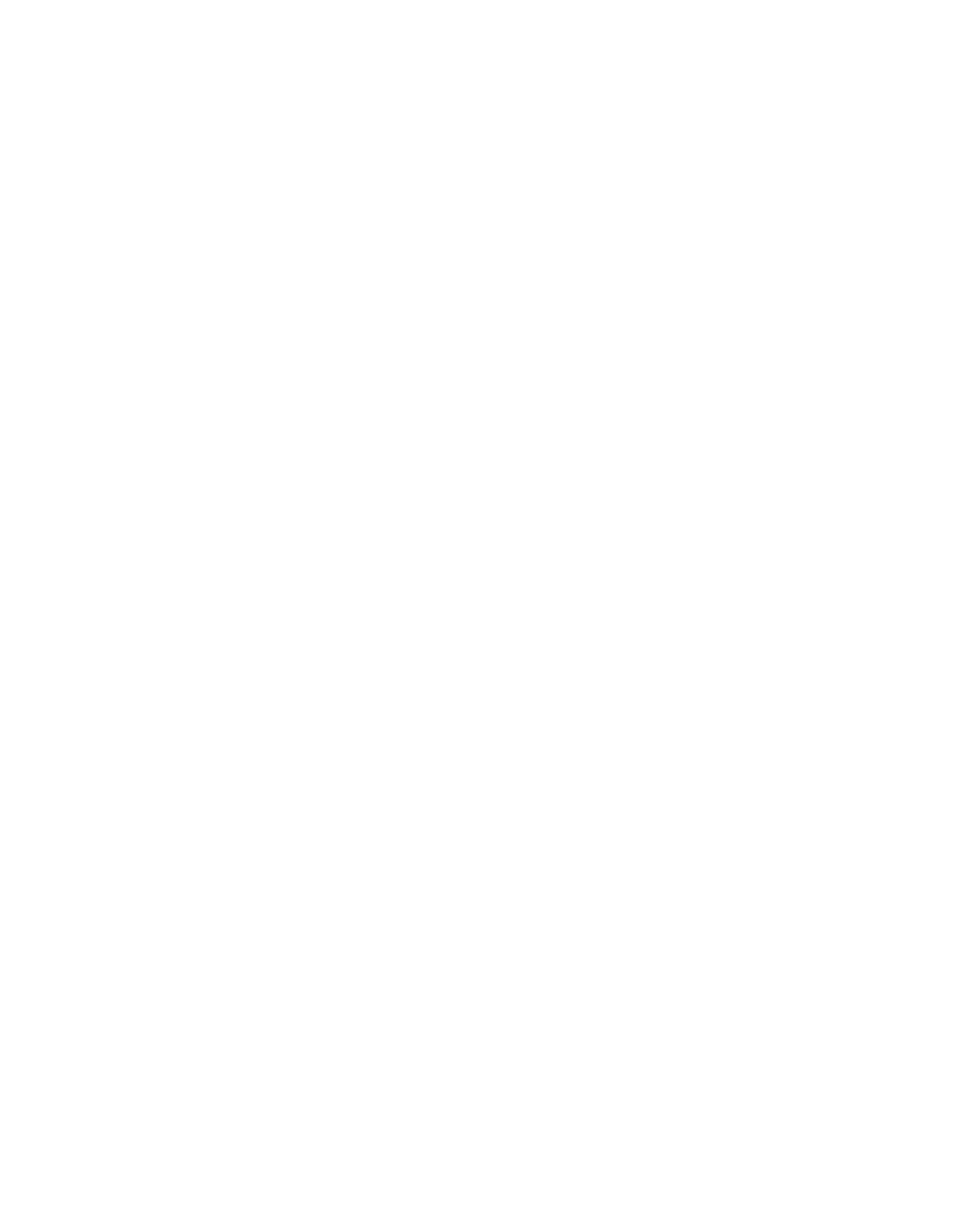## **DDS Home & Community-Based Waiver Overview**

#### **WHAT are the Home and Community-Based Services Adult Waivers?**

The Department of Developmental Services (DDS) Home and Community-Based Services (HCBS) Waivers are a way for individuals to receive services in their home community instead of an institution. These waivers are a federal and state partnership. They are run by DDS on behalf of the Commonwealth of Massachusetts through MassHealth (Medicaid). Federal reimbursement to the Commonwealth of Massachusetts for waiver services helps support the availability and expansion of DDS supports. The waivers may provide participants some level of protection of their services.

#### **WHO is eligible for HCBS Waivers?**

To be eligible for the waiver program, you must meet these federal requirements:

- » Apply to become a waiver participant;
- » Be a person with an intellectual disability as determined by DDS;
- » Be eligible for and enrolled in the correct MassHealth category;
- » Be at least 22 years of age;
- » Be eligible for admission to an Intermediate Care Facility for Individuals with an Intellectual Disability  $(ICF/ID);$
- » Agree to receive services in the community rather than an institution; and
- » Be assessed by DDS to need one or more waiver services.

#### **HOW can I apply?**

In order to apply, you need to fill out a waiver application. Your DDS Area Office can help you and can discuss the timing of your application. DDS will conduct an assessment of your needs, assign you a priority for services, and send you a letter to let you know if you are eligible for one of the waiver programs.

#### **WHEN enrolled in one of the DDS Adult Waivers, can I still receive other Medicaid services?**

Yes, you can be enrolled in the waiver program and still receive other Medicaid program services such as medical care, nursing care, home health aide services, personal care attendant services, and any other medically necessary service that is available through the Medicaid Program State Plan.

#### **WHAT happens if I do not enroll or cannot enroll?**

DDS will work with you and your family to determine if you need to enroll in the waiver program to obtain or keep services from DDS and help you resolve waiver eligibility issues.

#### **WHAT if my needs change?**

If your needs change, you will be referred for an assessment to determine if you need additional or different services. This may result in eligibility for and enrollment in a different waiver.

#### **WHAT services can I receive in the DDS Adult Waiver Programs?**

#### **INTENSIVE SUPPORTS WAIVER PROGRAM**

The **Intensive Supports Waiver Program** provides services for individuals with intellectual disability age 22 and older with an intensive level of support needs, requiring supervision or support for 24 hours a day, seven days per week, due to significant behavioral, medical, and/or physical support needs and the absence of available, natural, generic, and Medicaid services.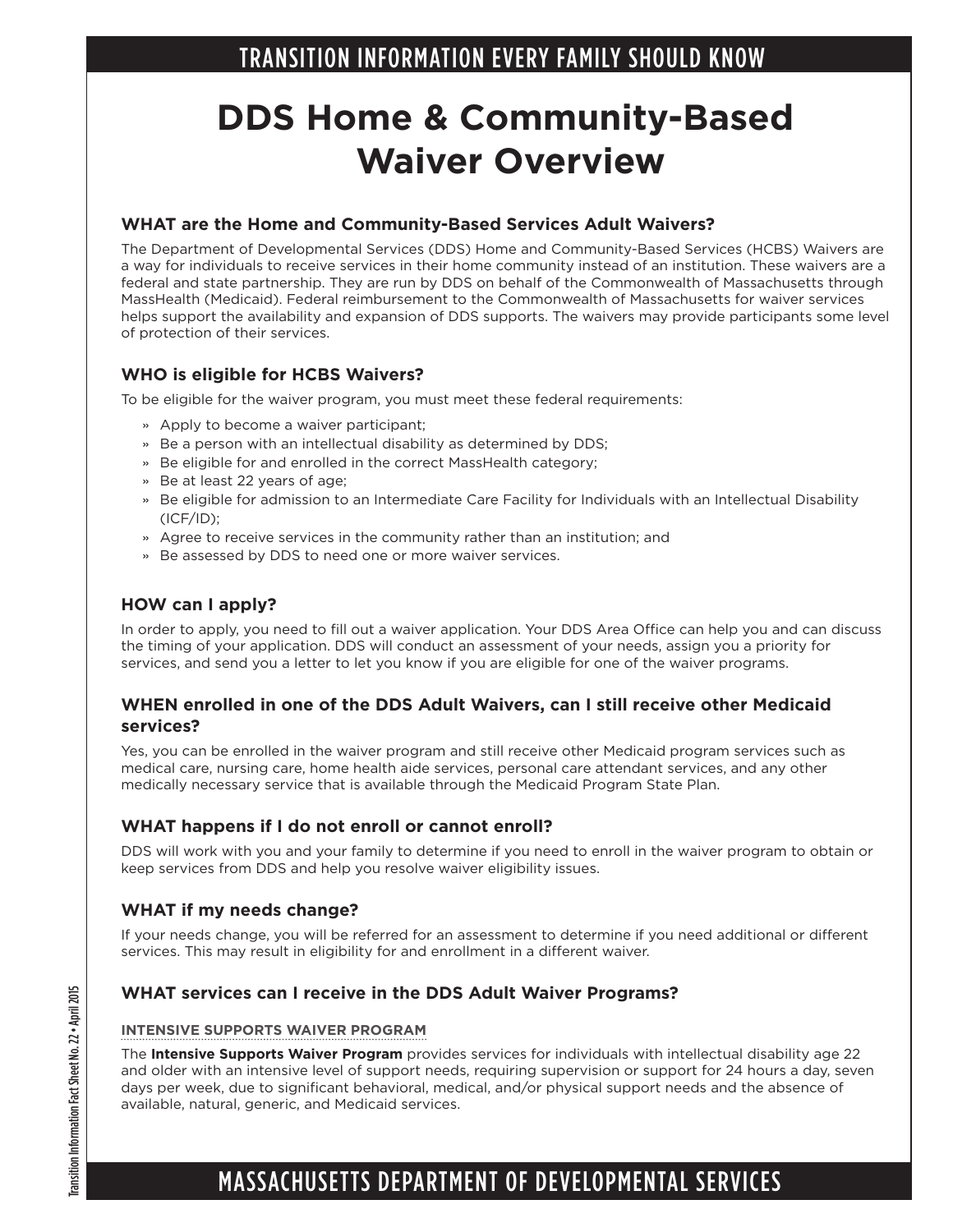#### *Waiver services offered include:*

Adult Companion, Assistive Technology, Behavioral Supports and Consultation, Center-Based Day Supports, Chore, Community-Based Day Supports, Day Habilitation Supplement, Family Training, Group Supported Employment, Home Modification and Adaptations, Individual Goods and Services, Individualized Day Supports, Individualized Home Supports, Individual Supported Employment, Live-In Caregiver, Occupational Therapy, Peer Supports, Physical Therapy, Residential Habilitation, Respite, Specialized Medical Equipment and Supplies, Speech Therapy, Stabilization, Transitional Assistance Services, Transportation, Vehicle Modification and 24-Hour Self-Directed Home Sharing.

#### **COMMUNITY LIVING WAIVER PROGRAM**

The **Community Living Waiver Program** is for individuals who can live in their family home, in the home of someone else, or their own home, and do not need supervision 24 hours a day, seven days a week due to the combination of natural, generic, and Medicaid services.

#### *Waiver services offered include:*

Adult Companion, Assistive Technology, Behavioral Supports and Consultation, Center-Based Day Supports, Chore, Community-Based Day Supports, Day Habilitation Supplement, Family Training, Group Supported Employment, Home Modification and Adaptations, Individual Goods and Services, Individualized Day Supports, Individualized Home Supports, Individual Supported Employment, Live-In Caregiver, Occupational Therapy, Peer Supports, Physical Therapy, Respite, Specialized Medical Equipment and Supplies, Speech Therapy, Stabilization, Transportation and Vehicle Modification

#### **ADULT SUPPORTS WAIVER PROGRAM**

The **Adult Supports Waiver Program** is for individuals who can live in their own home or apartment or family home due to the combination of strong natural/informal generic and Medicaid services.

#### *Waiver services offered include:*

Adult Companion, Assistive Technology, Behavioral Supports and Consultation, Center-Based Day Supports, Chore, Community-Based Day Supports, Day Habilitation Supplement, Family Training, Group Supported Employment, Home Modification and Adaptations, Individual Goods and Services, Individualized Day Supports, Individualized Home Supports, Individual Supported Employment, Occupational Therapy, Peer Supports, Physical Therapy, Respite, Specialized Medical Equipment and Supplies, Speech Therapy, Stabilization, Transportation and Vehicle Modification

#### **HOW can I find out more about the DDS waiver program?**

Your DDS Area Office can provide you with additional information about the services offered through the waiver program. You can also email the Waiver Management Unit at DDS-DL-WaiverManagementUnit@MassMail.State.MA.US or visit the DDS website at www.mass.gov/dds.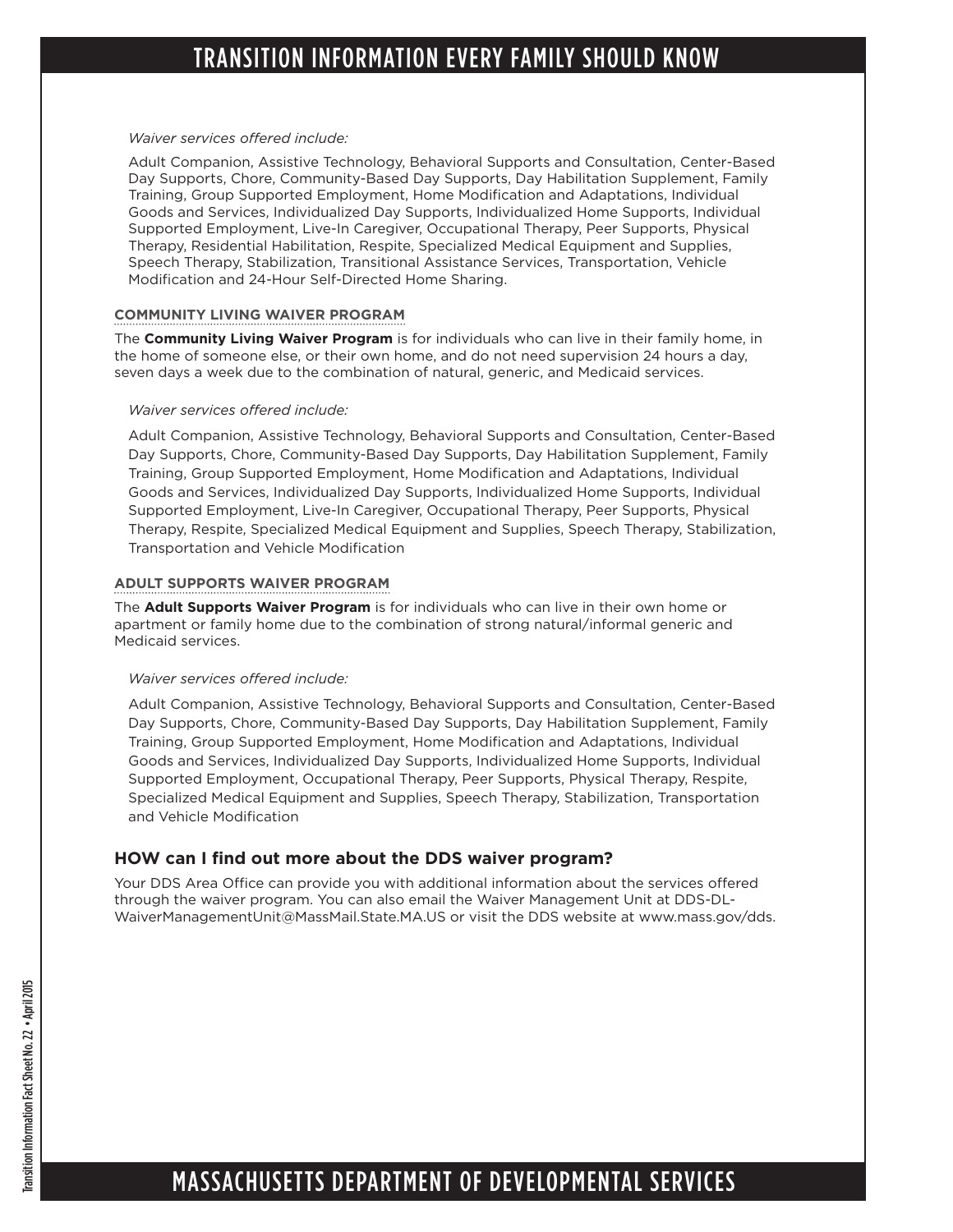## **Age of Majority, Guardianship, and Alternatives**

Every young person turning 18 has reached the age of majority and is considered an adult with the rights and responsibilities that come with it. For young people with disabilities approaching this milestone, it is a time to consider how best to support them in their decision-making.

Every person with disabilities does not need a guardian. Guardianship should not be used to protect the person from normal daily risks we all face in working, having a home, moving about, being consumers, and relating with other people. A guardian should not be appointed simply because the person has made (or is about to make) decisions that may be incorrect or show poor judgment, or because the person relies heavily on others for advice.

#### **Alternatives to Guardianship**

#### **ADVICE**

Some individuals can benefit from family members or other trusted advisors helping them make decisions. Questions to consider are whether an individual has people available to assist him/her; whether the people from whom he/she is likely to seek advice are likely to give sound advice; and whether the individual is likely to listen to, consider, and follow the advice.

#### **EDUCATION**

It is important to educate the individual not only on the areas in which he/she needs assistance, but also on how to make good decisions once he/she has the relevant information. Education can be specifically directed at a troublesome area, or can be used in a limited fashion in assisting with one particular decision.

#### **INFORMED CONSENT**

Informed consent is the agreement given voluntarily by an individual who understands and weighs the risks and benefits involved in a particular decision. An adult over the age of 18 is presumed legally competent to provide consent. According to Department of Developmental Services regulations, whenever informed consent is required (prior to admission to a facility, prior to medical treatment, prior to being involved in research activities, prior to release of personal information, or before moving to an alternative program option), the information must be provided in simple ways. This ensures that the individual has time to ask questions and consider options. There must be agreement that the individual understood the situation and made a clear decision.

#### **LEGAL ADVOCACY**

For many decisions, the advice and advocacy of an attorney may assist the individual in reaching a good conclusion if the individual will listen to the advice and act accordingly.

#### **DURABLE POWER OF ATTORNEY**

If the individual is capable of executing this document, then he/she can grant legal authority to another person to handle certain specified affairs. A Durable Power of Attorney is usually limited to financial issues, but does not have to be.

#### **HEALTH CARE PROXY**

An individual who is capable of making health care decisions may appoint a person, called a proxy, to make health care decisions for him/her in the event that he/she becomes incapacitated. The document to be executed may be as detailed as desired regarding guidance to the proxy. The involved physician must activate the health care proxy based on the individual's decision-making capacity.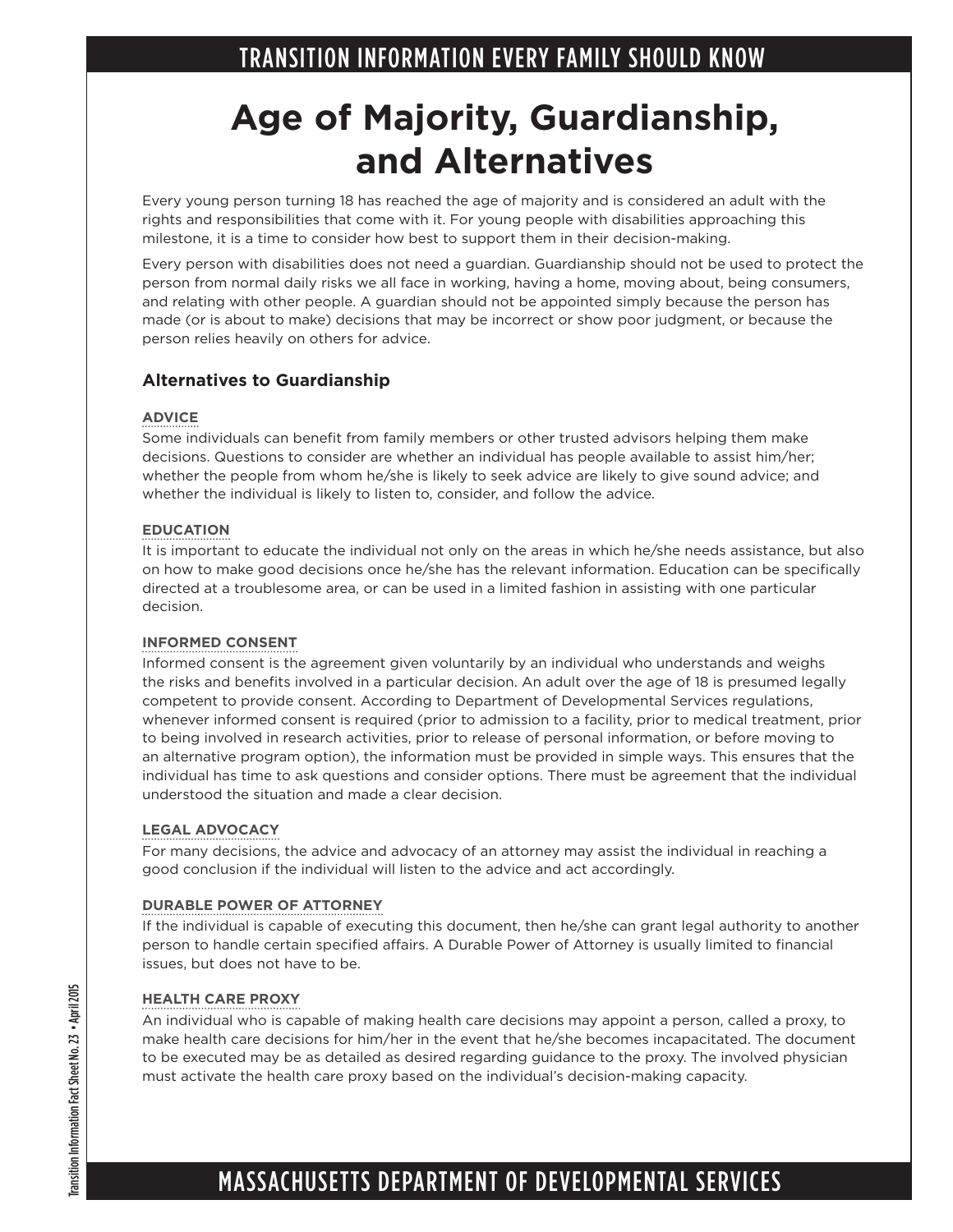#### **REPRESENTATIVE PAYEE**

In the event that an individual receives Social Security benefits (SSI or SSDI), these benefits may be managed by a person appointed by the Social Security Administration. This "representative payee" is required to make annual accountings to ensure that the funds are received and are being properly expended for the benefit of the individual.

#### **Types of Guardianship**

#### **GUARDIANSHIP**

Guardianship is an option for a person who is deemed by the court to be incapable of making decisions about personal and financial affairs. The clinical team evaluation is presented to the judge, who makes the decision to appoint a guardian. The judge has the ability to limit the guardianship, having the individual retain certain rights and abilities. Examples may include the right to vote, to obtain a driver's license, to choose people for friendships and visitation, and to use a telephone or computer.

#### **CONSERVATORSHIP**

If the individual is not competent to handle financial affairs, and there is income from sources other than benefit checks, or if there are assets that are not adequately protected, and there is some risk of loss if the individual continues to handle his/her finances, then a judge may appoint a conservator. The judge may decide that the individual is capable of handling a small amount of money, and can exempt that amount from the conservatorship (Massachusetts General Laws Chapter 201, Section 16B).

#### **ROGER'S COURT MONITOR**

This type of single-purpose guardianship applies to an individual who is not capable of understanding the reason an antipsychotic medication is needed, and is not capable of grasping the personal risks and benefits. If the person can apply reason and make informed choices, he/ she has the legal right to either accept or reject antipsychotic medication (even if that choice is unwise).

#### **SUBSTITUTED JUDGEMENT**

Substituted judgment is used in cases when extraordinary treatment is proposed for a person under guardianship or a person who is in need of guardianship. "Extraordinary" treatments generally are medical treatments that are particularly intrusive, risky, or restrictive. The probate court renders a "substituted judgment" for the individual, and approves the treatment plan.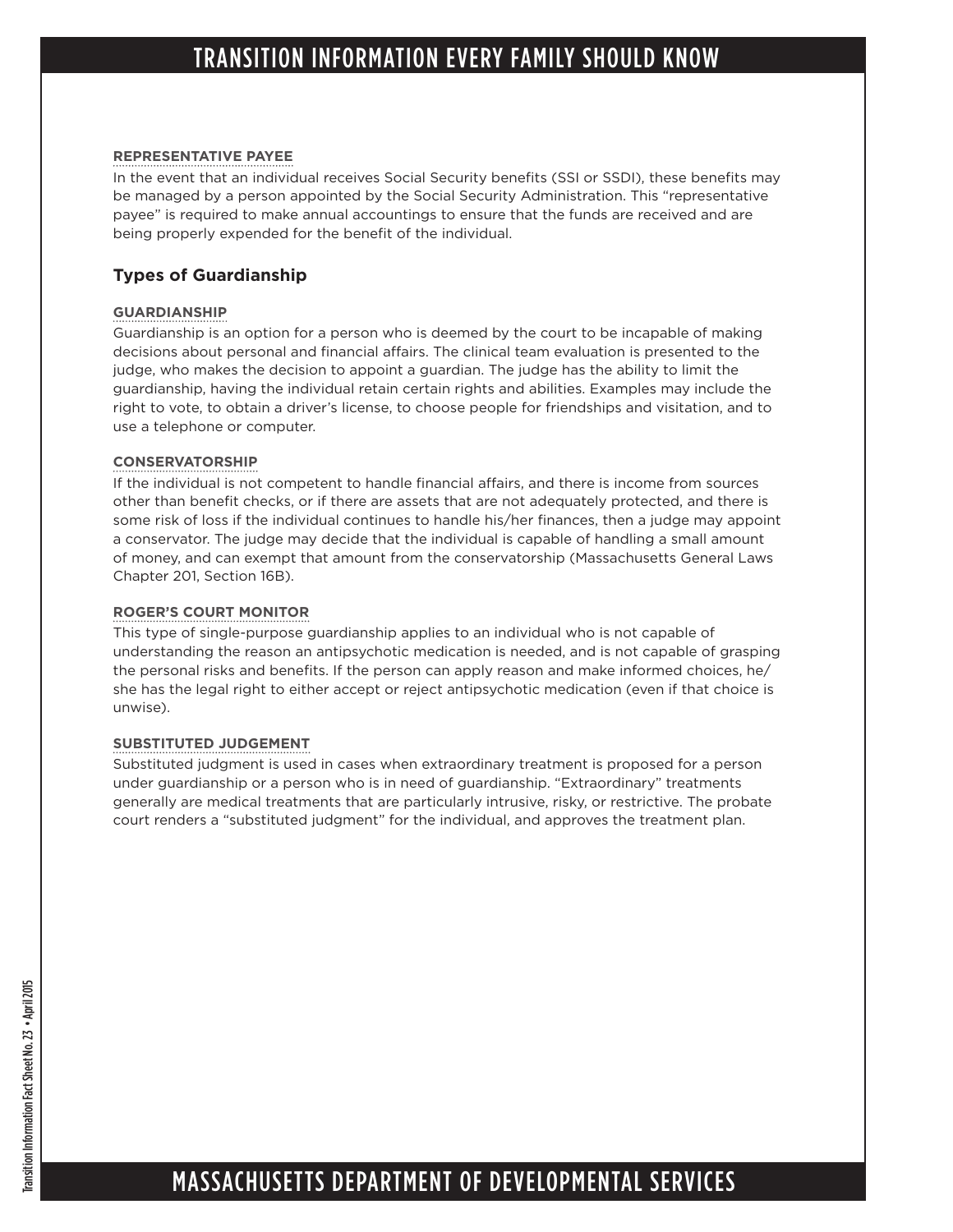## **MassHealth Benefits**

#### **What is MassHealth?**

MassHealth is state-administered Medicaid-funded health insurance. It provides comprehensive health insurance--or help in paying for private health insurance--to Massachusetts children, families, seniors, and people with disabilities.

To be considered "disabled" for MassHealth eligibility, you must have one of the following:

- » a certification of legal blindness from the Massachusetts Commission for the Blind
- » a disability determination by the Social Security Administration
- » a disability determination by the Division of Medical Assisance Disability Determination Unit

#### **Types of Coverage:**

**MASSHEALTH STANDARD** health insurance coverage is automatically provided to SSI recipients. This coverage type offers a full range of health care benefits. Young people who are not on SSI may apply separately for MassHealth Standard.

**MASSHEALTH COMMONHEALTH** is for adults, young adults, and children with disabilities who are not eligible for MassHealth Standard. There is no income limit for MassHealth CommonHealth. If your monthly income before taxes and deductions is above 100% of the federal poverty level, you may have to pay a premium,\* or meet a one-time-only deductible.

**MASSHEALTH COMMONHEALTH FOR WORKING ADULTS** covers adults ages 18 through 64 who are over the income limit for MassHealth Standard but meet the same disability standards and work at least 40 hours per month. CommonHealth covers most of the same benefits as the MassHealth Standard program. CommonHealth Working members pay a monthly premium\* that increases as their income goes up. There are NO income or asset limits for the CommonHealth Working program.

**MASSHEALTH/KAILEIGH MULLIGAN** allows certain children with significant disabilities under age 18 to live at home with their parents and have MassHealth eligibility determined without counting the income and assets of their parents. This program ENDS at age 18. Other MassHealth programs must be applied for at age 18 to maintain coverage as a young adult.

#### **How to Apply:**

The application for MassHealth (formerly the Member Benefit Request or "MBR") is now called the "Application for Health Coverage and Help Paying Costs." Applications can be obtained:

- » **BY PHONE** through the MassHealth Enrollment Center at 1-888-665-9993 (TTY: 1-888-665-9997). They will send you a MassHealth information booklet, application form, and any supplements. They will also answer any questions you have about applying for MassHealth.
- » **ONLINE** at http://www.mass.gov/eohhs/docs/masshealth/membappforms/aca-2-english.pdf.
- » **IN PERSON** at a local community health center, hospital, or other MassHealth-approved community organization. A MassHealth benefits advisor will answer your questions, fill out an online application with you, and submit your application via computer. To find a community health center near you, call the Massachusetts League of Community Health Centers Patient Referral Line at 1-800-475-8455.

To apply and be considered for MassHealth due to a disability, rather than income, either a **CHILD DISABILITY SUPPLEMENT** or **ADULT DISABILITY SUPPLEMENT** form must be included with the application.

An **AUTHORIZED REPRESENTATIVE DESIGNATION FORM** must be submitted to MassHealth when submitting an application or to check on eligibility, status of claims, supplies, etc. on behalf of an adult child (over 18 regardless of ability/disability). This form will allow information to be shared about the adult child. The authorization may need to be renewed periodically.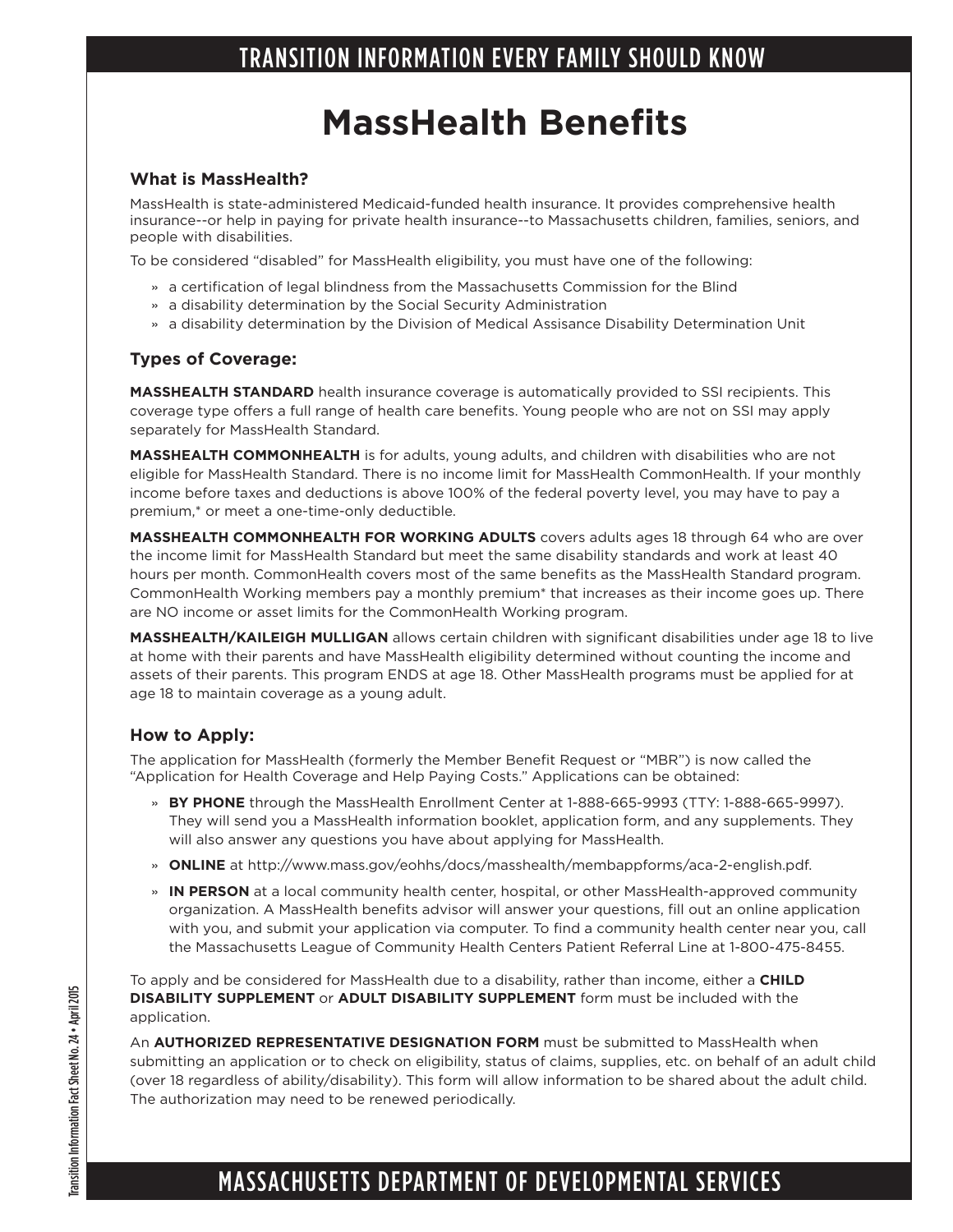#### **What other benefits may be available?**

In addition to a full range of health care needs, MassHealth offers services to eligible members for home health aides, personal care attendants, behavioral health (mental health and substance abuse) services, incontinence supplies (diapers/pull-up briefs), transportation services to medical appointments, adult family/foster care, adult day habilitation services, and pharmacy services, including coverage for prescription and over-the-counter drugs. For more information, go to www.mass.gov/masshealth/disability, or call 1-800-841-2900 or the Community Support Line at 1-800-882-1435.

#### **Other benefits to consider:**

\*The **MASSHEALTH STANDARD/COMMONHEALTH PREMIUM ASSISTANCE (MSCPA)** program may pay some or all of you/your family's private health insurance premium or COBRA payment. The private insurance must meet the Basic Benefit Level of coverage as determined by MassHealth and MSCPA. MSCPA (premium assistance) will continue for as long as private health insurance is retained for the member with a disability, and as long as the member is eligible for MassHealth. Premium assistance is a separate application process and must be applied for by calling the MSCPA program at 1-800-862-4840.

As a young adult with private health insurance approaches the age of 26, an "Adult Dependent with a Disability" request should be considered and formally requested through the private health insurance. This request, if approved, will ensure that private insurance coverage continues past the current legally mandated age of 26.

As long as the private health insurance is maintained as primary insurance and MassHealth is secondary, eligibility for premium assistance (MSCPA) should be retained, regardless of age. Contact MSCPA to request an application at 1-800-862-4840.

For further information regarding MassHealth benefits, visit the Division of Medical Assistance website at www.mass.gov/dma, or call 1-800-841-2900.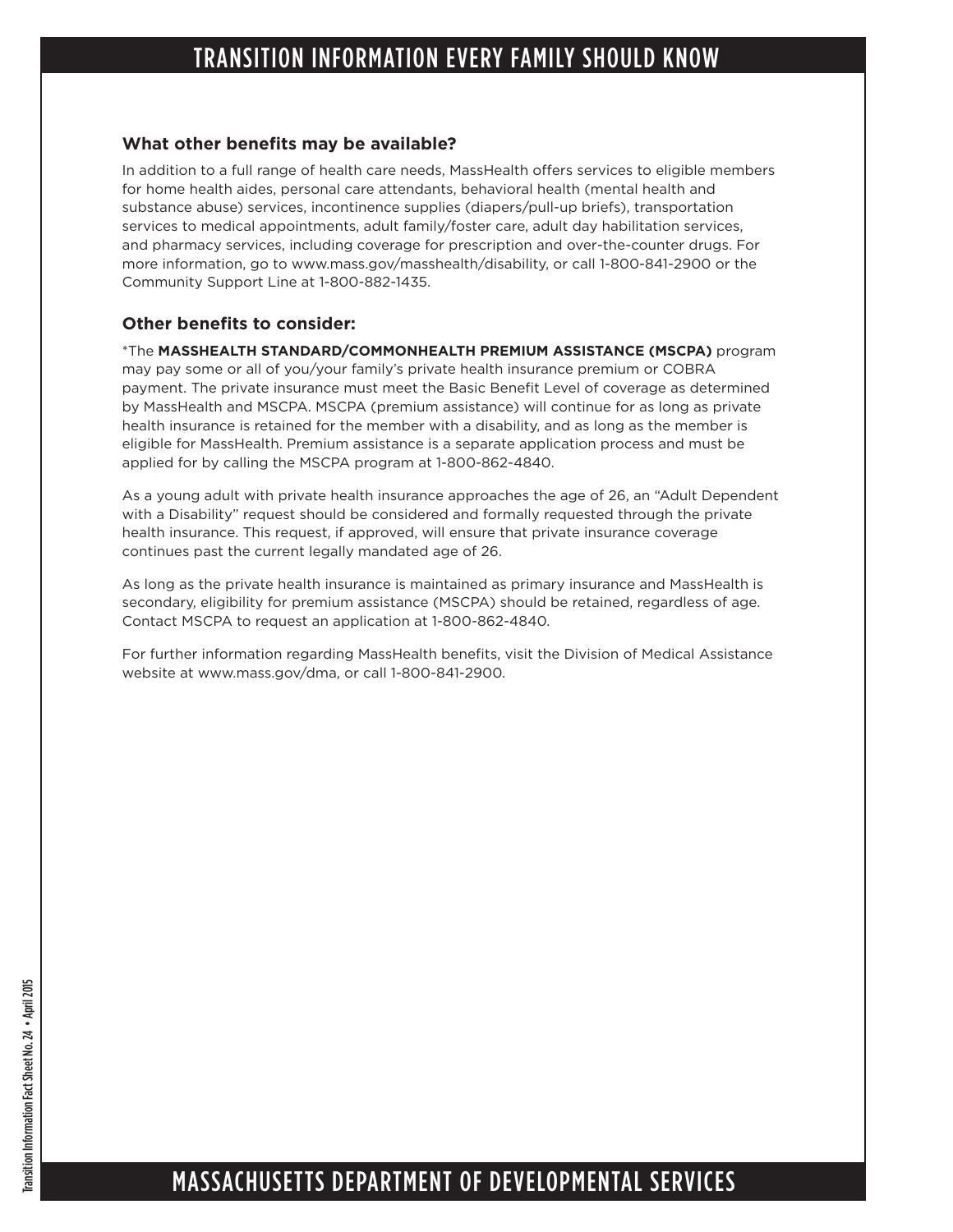## **SSI Benefits**

There are different types of benefits provided by the Social Security Administration (SSA). These federal programs provide assistance to adults and children with disabilities, and to people who have reached retirement age.

- » **SUPPLEMENTAL SECURITY INCOME (SSI)** pays benefits to adults and children with disabilities who have limited income and resources and meet medical disability criteria.
- » **SOCIAL SECURITY DISABILITY INCOME (SSDI)** is for people who have been in the workforce and have accrued Social Security credits and have a disability; or a child with disabilities whose eligible parent is retired, deceased, or has disabilities.
- » **SOCIAL SECURITY** is for people who have reached retirement age.

#### **Who is eligible for SSI?**

A young adult may qualify for SSI benefits if he or she 1) has disabilities, 2) has low income, 3) has resources or assets **LESS THAN \$2000,** AND 4) earns less than \$1,000 per month (this earning requirement does not apply to those who are blind).

At age 18, an individual can apply for SSI independent of the parents' income and resources. Many individuals with disabilities who were ineligible for SSI due to their parents' income and/or resources prior to age 18 may be eligible upon their 18th birthday. However, SSI eligibility does not happen automatically even if the individual was eligible as a child.

#### **How do I apply for SSI?**

An application for benefits can be obtained at the local Social Security office. SSI does not have an online application, but most individuals over 18 can start the process online by reviewing the **ADULT DISABILITY CHECKLIST** and the **ONLINE DISABILITY BENEFIT APPLICATION T**o assist in gathering the information and documents needed to apply.

Schedule an appointment with your local Social Security office or call 1-800-772-1213 (TTY 1-800- 325-0778) to make a telephone or local office appointment. Original documents, not photocopies, are required for birth certificates and other documents. Bring and share original documents during your visit, but only leave copies, and ask for a receipt for all documents provided to SSA. This helps to maintain progress in the application process.

#### **How much will I receive?**

The amount you receive depends upon your living arrangement and employment status. Although SSA does not count the income and assets of parents to determine the financial eligibility of individuals ages 18 and over, living with parents or others may affect the amount of the SSI benefit.

The **STATE SUPPLEMENT PROGRAM (SSP)** in Massachusetts provides an additional supplement to the federal SSI cash assistance program through a separate payment. If you are blind and have another disability, you will receive a higher benefit through the SSP.

#### **What other benefits will I get?**

- » **HEALTH INSURANCE:** If you are determined eligible for SSI, you will automatically be eligible for MassHealth Standard health care coverage. You do not need to file a separate application.
- » **SNAP FOOD STAMPS:** SSI recipients usually qualify for SNAP food stamps. If you live in a household where everyone is applying for or receiving SSI, you may apply for SNAP food stamps at the Social Security office. Otherwise, you must apply at the Division of Transitional Assistance.
- » **FUEL ASSISTANCE:** SSI recipients may apply for fuel assistance during the heating season.
- » **SSP SPECIAL BENEFITS:** SSP Special Benefits may pay for moving expenses if you move within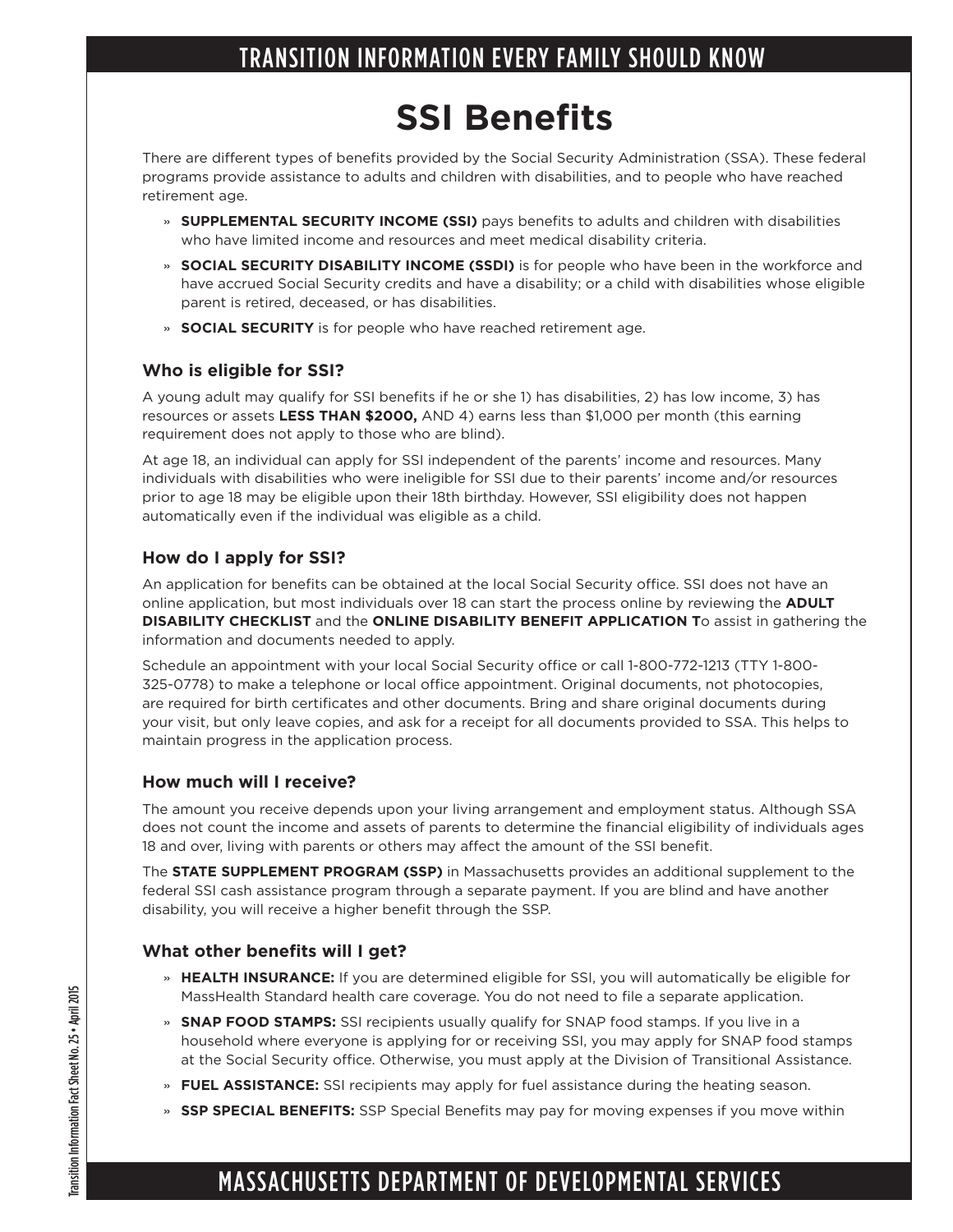the state, or pay for replacement items if things you own are destroyed in a natural disaster or fire. To apply, contact the Department of Transitional Assistance.

» **BURIAL EXPENSES:** You may receive up to \$1,100 for burial expenses for SSI recipients who do not have resources to pay toward these expenses. The total cost of the burial cannot be greater than \$1,500. No additional services or payments can be obtained or provided above the \$1,500 maximum burial expense, regardless of payor.

#### **Working and SSI**

In certain cases, SSA does not count some of your income or resources. Certain incentive programs allow you to continue to collect SSI cash benefits, or let you continue to receive Medicaid coverage even though you are not receiving SSI cash benefits.

**THE PLAN TO ACHIEVE SELF SUPPORT (PASS)** is an SSI work incentive program that allows a recipient to set aside income and resources to pay for education or training for the purpose of obtaining employment. The SSA will not count the income that you set aside under your PASS when they figure out your SSI benefit payment amount. In order to be eligible for PASS, the SSI recipient must prepare the plan in writing. A form is available at the Social Security office.

**THE IMPAIRMENT-RELATED WORK EXPENSES (IRWE)** program allows people with disabilities who are out of school and seeking employment to exclude certain costs from their gross income. Expenses such as the cost of job coaching may also be applied to reduce income in order to maximize the SSI benefit payment amount.

**THE STUDENT EARNED INCOME EXCLUSION** is a work incentive that allows qualified young people who are still in school to keep some or all of their earnings without losing money from their SSI checks.

**BENEPLAN** and **PROJECT IMPACT** can provide additional information about how working and earning or increasing wages impacts SSDI and/or SSI benefits. Which program you can access depends on where you live.

BenePLAN assists consumers and staff of state agencies, employment provider organizations, and school systems in these Massachusetts counties: Essex, Norfolk, Middlesex, Worcester, Hampden, Hampshire, Franklin, and Berkshire. BenePLAN can be reached at 1-877-YES WORK (1-877-937-9675) or online at www.BenePLAN.org.

Project IMPACT provides individualized benefits counseling to Massachusetts Rehabilitation Commission consumers, and to their family members, employment provider organizations, school systems, and state agencies in Suffolk, Plymouth, Bristol, Barnstable, Nantucket, and Dukes counties. Project IMPACT can be reached at 1-800-734-7475 or 617-204-3854, or at 617- 204-3834 (TTY).

For more information, visit www.socialsecurity.gov/work or your local Social Security office.